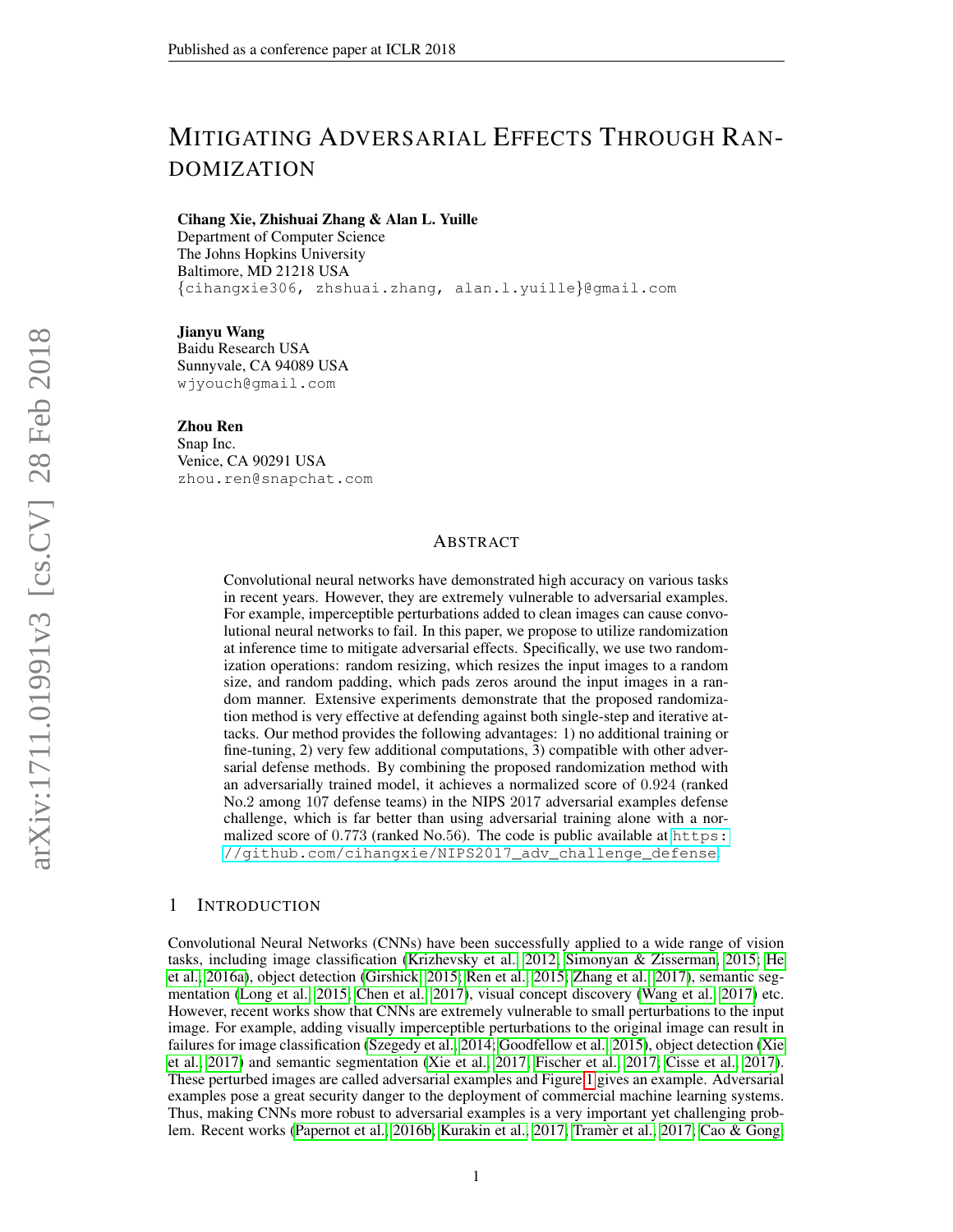

<span id="page-1-0"></span>Figure 1: This is an adversarial example crafted for VGG [\(Simonyan & Zisserman, 2015\)](#page-10-1). The left image is classified correctly as king penguin, the center image is the adversarial perturbation (magnified by 10 and enlarged by 128 for better visualization), and the right image is the adversarial example misclassfied as chihuahua.

[2017;](#page-9-4) [Metzen et al., 2017;](#page-10-11) [Feinman et al., 2017;](#page-9-5) [Meng & Chen, 2017\)](#page-10-12) are making progress on this line of research.

Adversarial attacks can be divided into two categories: single-step attacks, which perform only one step of gradient computation, and iterative attacks, which perform multiple steps. Intuitively, the perturbation generated by iterative methods may easily get over-fitted to the specific network parameters, and thus be less transferable. On the other hand, single-step methods may not be strong enough to fool the network. For examples, it has been demonstrated that single-step attacks, like Fast Gradient Sign Method (FGSM) [\(Goodfellow et al., 2015\)](#page-10-7), have better transferability but weaker attack rate than iterative attacks, like DeepFool [\(Moosavi-Dezfooli et al., 2016\)](#page-10-13).

Due to the weak generalization of iterative attacks, low-level image transformations, e.g., resizing, padding, compression, etc, may probably destroy the specific structure of adversarial perturbations, thus making it a good defense. It can even defend against white-box iterative attacks if random transformations are applied. This is because each test image goes through random transformations and the attacker does not know the specific transformation when generating adversarial noise. Recently, adversarial training [\(Kurakin et al., 2017;](#page-10-9) [Tramer et al., 2017\)](#page-10-10) was developed to defend against ` single-step attacks. Thus by adding the proposed random transformations as additional layers to an adversarially trained model [\(Tramer et al., 2017\)](#page-10-10), it is expected that the method is able to effectively defend against both single-step and iterative attacks, including both black-box and white-box settings.

Based on the above reasoning, in this paper, we propose a defense method by randomization at inference time, i.e., random resizing and random padding, to mitigate adversarial effects. To the best of our knowledge, this is the first work that demonstrates the effectiveness of randomization at inference time on mitigating adversarial effects on large-scale dataset, e.g., ImageNet [\(Deng et al.,](#page-9-6) [2009\)](#page-9-6). The proposed method provides the following advantages:

- Randomization at inference time makes the network much more robust to adversarial images, especially for iterative attacks (both white-box and black box), but hardly hurts the performance on clean (non-adversarial) images. Experiments on section [4.2](#page-5-0) support this argument.
- There is no additional training or fine-tuning required which is easy for implementation.
- Very few computations are required by adding the two randomization layers, thus there is nearly no run time increase.
- Randomization layers are compatible to different network structures and adversarial defense methods, which can serve as a basic network module for adversarial defense.

We conduct comprehensive experiments to test the effectiveness of our defense method, using different network structures, against different attack methods, and under different attack scenarios. The results in Section [4](#page-4-0) demonstrate that the proposed randomization layers can significantly mitigate adversarial effects, especially for iterative attack methods. Moreover, we submitted the model, which combines the proposed randomization layers and an adversarially trained model (Tramer [et al., 2017\)](#page-10-10), to the NIPS 2017 adversarial examples defense challenge. It reaches a normalized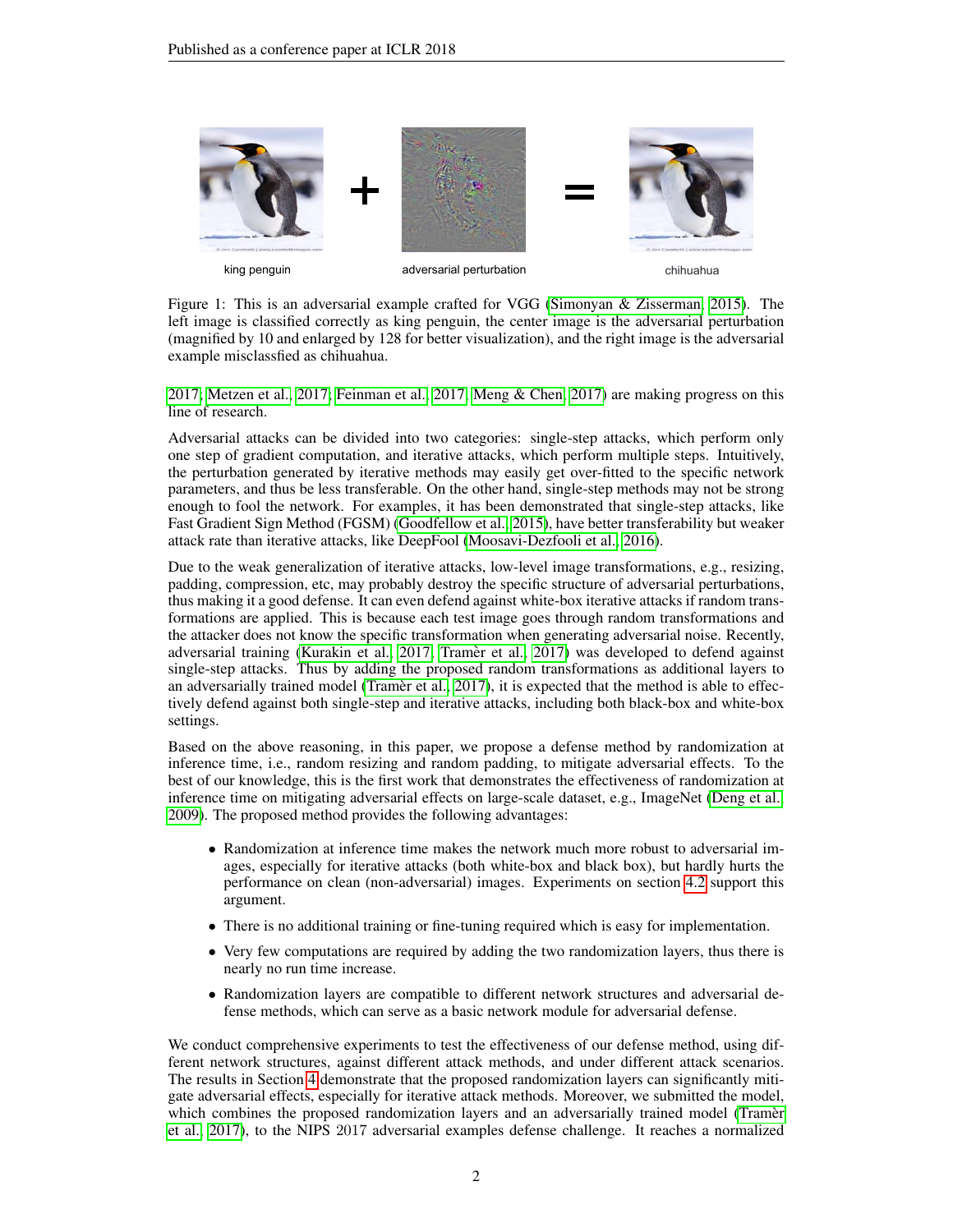score of 0.924 (ranked No.2 among 107 defense teams), which is far better than just using adversar-ial training [\(Tramer et al., 2017\)](#page-10-10) alone with a normalized score of  $0.773$  (ranked No.56).

# 2 RELATED WORK

## 2.1 GENERATING ADVERSARIAL EXAMPLES

Generating adversarial examples has been extensively studied recently. [\(Szegedy et al., 2014\)](#page-10-6) first showed that adversarial examples, computed by adding visually imperceptible perturbations to the original images, make CNNs predict wrong labels with high confidence. [\(Goodfellow et al., 2015\)](#page-10-7) proposed the fast gradient sign method to generate adversarial examples based on the linear nature of CNNs, and also proposed adversarial training for defense. [\(Moosavi-Dezfooli et al., 2016\)](#page-10-13) generated adversarial examples by assuming that the loss function can be linearized around the current data point at each iteration. [\(Carlini & Wagner, 2017\)](#page-9-7) developed a stronger attack to find adversarial perturbations by introducing auxiliary variables which incooperate the pixel value constrain, e.g., pixel intensity must be within the range [0,255], naturally into the loss function and make the optimization process easier. [\(Liu et al., 2017\)](#page-10-14) proposed an ensemble-based approaches to generate adversarial examples with stronger transferability. Unlike the works above, [\(Biggio & Laskov,](#page-9-8) [2012;](#page-9-8) [Koh & Liang, 2017\)](#page-10-15) showed that manipulating only a small fraction of the training data can significantly increase the number of misclassified samples at test time for learning algorithms, and such attacks are called poisoning attacks.

## 2.2 DEFENDING AGAINST ADVERSARIAL EXAMPLES

Opposite to generating adversarial examples, there is also progress on reducing the effects of adversarial examples. [\(Papernot et al., 2016b\)](#page-10-8) showed networks trained using defensive distillation can effectively defend against adversarial examples. [\(Kurakin et al., 2017\)](#page-10-9) proposed to replace the original clean images with a mixture of clean images and corresponding adversarial images in each training batch to improve the network robustness. [\(Tramer et al., 2017\)](#page-10-10) improved the robustness ` further by training the network on an ensemble of adversarial images generated from the trained model itself and from a number of other pre-trained models. [Cao & Gong](#page-9-4) [\(2017\)](#page-9-4) proposed a regionbased classification to let models be robust to adversarial examples. [\(Metzen et al., 2017\)](#page-10-11) trained a detector on the inner layer of the classifier to detect adversarial examples. [\(Feinman et al., 2017\)](#page-9-5) detected adversarial examples by looking at the Bayesian uncertainty estimates of the input images in dropout neural networks and by performing density estimation in the subspace of deep features learned by the model. MagNet [\(Meng & Chen, 2017\)](#page-10-12) detected adversarial examples with large perturbation using detector networks, and pushed adversarial examples with small perturbation towards the manifold of clean images.

# 3 APPROACH

## 3.1 AN OVERVIEW OF GENERATING ADVERSARIAL EXAMPLES

Before introducing the proposed adversarial defense method, we give an overview of generating adversarial examples. Let  $X_n$  denote the *n*-th image in a dataset containing N images, and let  $y_n^{\text{true}}$  denote the corresponding ground-truth label. We use  $\theta$  to denote the network parameters, and  $L(X_n, y_n^{\text{true}}; \theta)$  to denote the loss. For the adversarial example generation, the goal is to maximize the loss  $L(X_n + r_n, y_n^{\text{true}}; \theta)$  for each image  $X_n$ , under the constraint that the generated adversarial example  $X_n^{\text{adv}} = X_n + r_n$  should look visually similar to the original image  $X_n$ , i.e.,  $||r_n|| \leq \epsilon$ , and the corresponding predicted label  $y_n^{\text{adv}} \neq y_n^{\text{true}}$ .

In our experiment, we consider three different attack methods, including one single-step attack method and two iterative attack methods. We use the cleverhans library [\(Papernot et al., 2016a\)](#page-10-16) to generate adversarial examples, where all these attacks have been implemented via TensorFlow.

• Fast Gradient Sign Method (FGSM): FGSM [\(Goodfellow et al., 2015\)](#page-10-7) is a single-step attack method. It finds the adversarial perturbation that yields the highest increase of the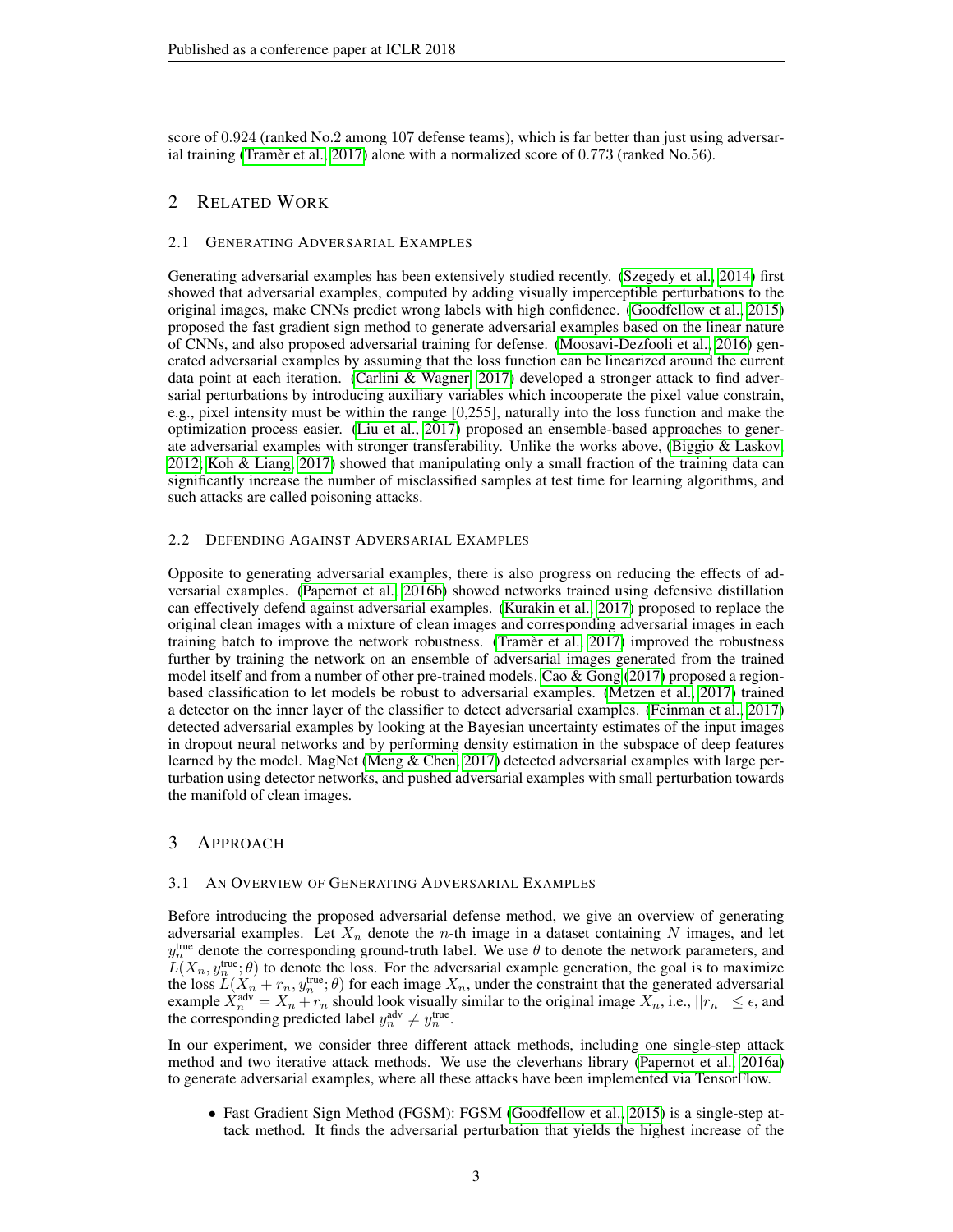linear cost function under  $l_{\infty}$ -norm. The update equation is

$$
X_n^{\text{adv}} = X_n + \epsilon \cdot sign(\nabla_{X_n} L(X_n, y_n^{\text{true}}; \theta)), \tag{1}
$$

where  $\epsilon$  controls the magnitude of adversarial perturbation. In the experiment, we choose  $\epsilon = \{2, 5, 10\}$ , which corresponds to small, medium and high magnitude of adversarial perturbations, respectively.

- DeepFool: DeepFool [\(Moosavi-Dezfooli et al., 2016\)](#page-10-13) is an iterative attack method which finds the minimal perturbation to cross the decision boundary based on the linearization of the classifier at each iteration. Any  $l_p$ -norm can be used with DeepFool, and we choose  $l_2$ -norm for the study in this paper.
- Carlini & Wagner (C&W): C&W [\(Carlini & Wagner, 2017\)](#page-9-7) is a stronger iterative attack method proposed recently. It finds the adversarial perturbation  $r_n$  by using an auxiliary variable  $\omega_n$  as

$$
r_n = \frac{1}{2}(tanh(\omega_n + 1)) - X_n.
$$
 (2)

Then the loss function optimizes the auxiliary variable  $\omega_n$ 

$$
\min_{\omega_n} ||\frac{1}{2}(tanh(\omega_n) + 1) - X_n|| + c \cdot f(\frac{1}{2}(tanh(\omega_n) + 1)).
$$
\n(3)

The function  $f(\cdot)$  is defined as

$$
f(x) = \max(Z(x))_{y^{\text{true}}} - \max\{Z(x)_i : i \neq y^{\text{true}}\}, -k),\tag{4}
$$

where  $Z(x)_i$  is the logits output for class i, and k controls the confidence gap between the adversarial class and true class. C&W can also work with various  $l_p$ -norm, and we choose  $l_2$ -norm in the experiments.

## 3.2 DEFENDING AGAINST ADVERSARIAL EXAMPLES

The goal of defense is to build a network that is robust to adversarial examples, i.e., it can classify adversarial images correctly with little performance loss on non-adversarial (clean) images. Towards this goal, we propose a randomization-based method, as shown in Figure [2,](#page-4-1) which adds a random resizing layer and a random padding layer to the beginning of the classification networks. There is no re-training or fine-tuning needed which makes the proposed method very easy to implement.

## 3.2.1 RANDOMIZATION LAYERS

The first randomization layer is a random resizing layer, which resizes the original image  $X_n$  with the size  $W \times H \times 3$  to a new image  $X'_n$  with random size  $W' \times H' \times 3$ . Note that,  $|W' - W|$ and  $|H'-H|$  should be within a reasonablely small range, otherwise the network performance on non-adversarial images would significantly drop. Taking Inception-ResNet network [\(Szegedy et al.,](#page-10-17) [2017\)](#page-10-17) as an example, the original data input size is  $299 \times 299 \times 3$ . Empirically we found that the network performance hardly drops if we control the height and width of the resized image  $X_n'$  to be within the range [299, 331).

The second randomization layer is the random padding layer, which pads zeros around the resized image in a random manner. Specifically, by padding the resized image  $X_n'$  into a new image  $X_n''$ with the size  $W'' \times H'' \times 3$ , we can choose to pad w zero pixels on the left,  $W'' - W' - w$  zero pixels on the right, h zero pixels on the top and  $H'' - H' - h$  zero pixels on the bottom. This results in a total number of  $(W'' - W' + 1) \times (H'' - H' + 1)$  different possible padding patterns.

During implementation, the original image first goes through two randomization layers, and then we pass the transformed image to the original CNN for classification. The pipeline is illustrated in Figure [2.](#page-4-1)

#### 3.2.2 RANDOMIZATION LAYERS + ADVERSARIAL TRAINING

Note that our randomization-based method is good at defending against iterative attacks, and adver-sarial training [\(Kurakin et al., 2017;](#page-10-9) Tramèr et al., 2017) can effectively increase the robustness of neural networks to single-step attacks. Thus, to make the best of both worlds, we can combine the proposed randomization layers and an adversarially trained model [\(Tramer et al., 2017\)](#page-10-10) together to defend against both single-step and iterative attacks.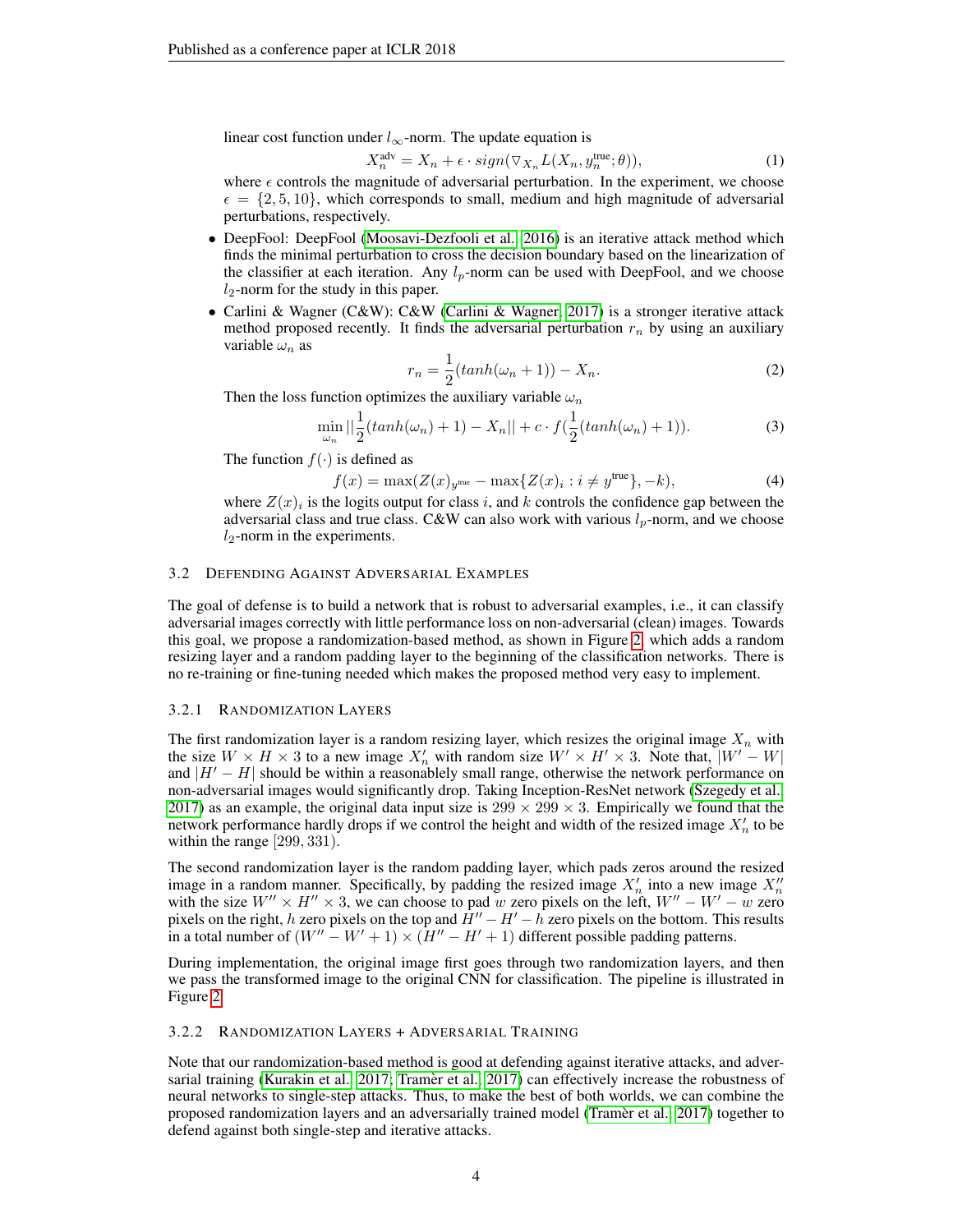

<span id="page-4-1"></span>Figure 2: The pipeline of our randomization-based defense mechanism. The input image  $X_n$  first goes through the random resizing layer with a random scale applied. Then the random padding layer pads the resized image  $X'_n$  in a random manner. The resulting padded image  $X''_n$  is used for classification.

## <span id="page-4-0"></span>4 EXPERIMENTS

## 4.1 EXPERIMENT SETUP

Dataset: It is less meaningful to attack the images that are already classified wrongly. Therefore, we randomly choose 5000 images from the ImageNet validation set that are classified correctly by all the considered networks to form our test dataset. All these images are of the size  $299 \times 299 \times 3$ .

Networks: We test with four publicly available networks<sup>[1](#page-4-2)</sup>,<sup>[2](#page-4-3)</sup>, including *Inception-v3* [\(Szegedy et al.,](#page-10-18) [2016\)](#page-10-18), *ResNet-v2* [\(He et al., 2016b\)](#page-10-19) of 101 layers, *Inception-ResNet-v2* [\(Szegedy et al., 2017\)](#page-10-17), and *ens-adv-Inception-ResNet-v2* which applies the ensemble adversarial training [\(Tramer et al., 2017\)](#page-10-10) on *Inception-ResNet-v2*. These networks have been trained on ImageNet, and we do not perform any re-training or fine-tuning on them for the whole experiments.

Defense Models: The defense models consist of the original networks (i.e., four above-mentioned networks) and two additional randomization layers. For the random resizing layer, it changes the input shape from  $299 \times 299 \times 3$  to  $rnd \times rnd \times 3$ , where rnd is a integer randomly sampled from the range [299, 331). For the random padding layer, it pads the resized image to the shape of  $331 \times 331 \times 3$  in a random manner. By applying these two randomization layers, we can create

330 P  $rnd=299$  $(331 - rnd + 1)^2 = 12528$  different patterns for a single image. Since there exists small

variance on model performance w.r.t. different random patterns, we run the defense model three times independently and report the average accuracy.

Target Models under Different Attack Scenarios: The strongest attack would be that the attackers consider ALL possible patterns of the defense models when generating the adversarial examples. However, this is computationally impossible, because failing a large number of patterns (e.g., 12528 here) at the same time takes extremely long time, and may not even converge. Thus, we let attackers use the target models to generate adversarial examples instead, and consider the following three different attack scenarios.

• Vanilla Attack: The attackers do not know the existence of the randomization layers and the target model is just the original network.

<span id="page-4-2"></span><sup>1</sup> https://github.com/tensorflow/models/tree/master/research/slim

<span id="page-4-3"></span><sup>&</sup>lt;sup>2</sup>http://download.tensorflow.org/models/ens\_adv\_inception\_resnet\_v2\_2017\_08\_18.tar.gz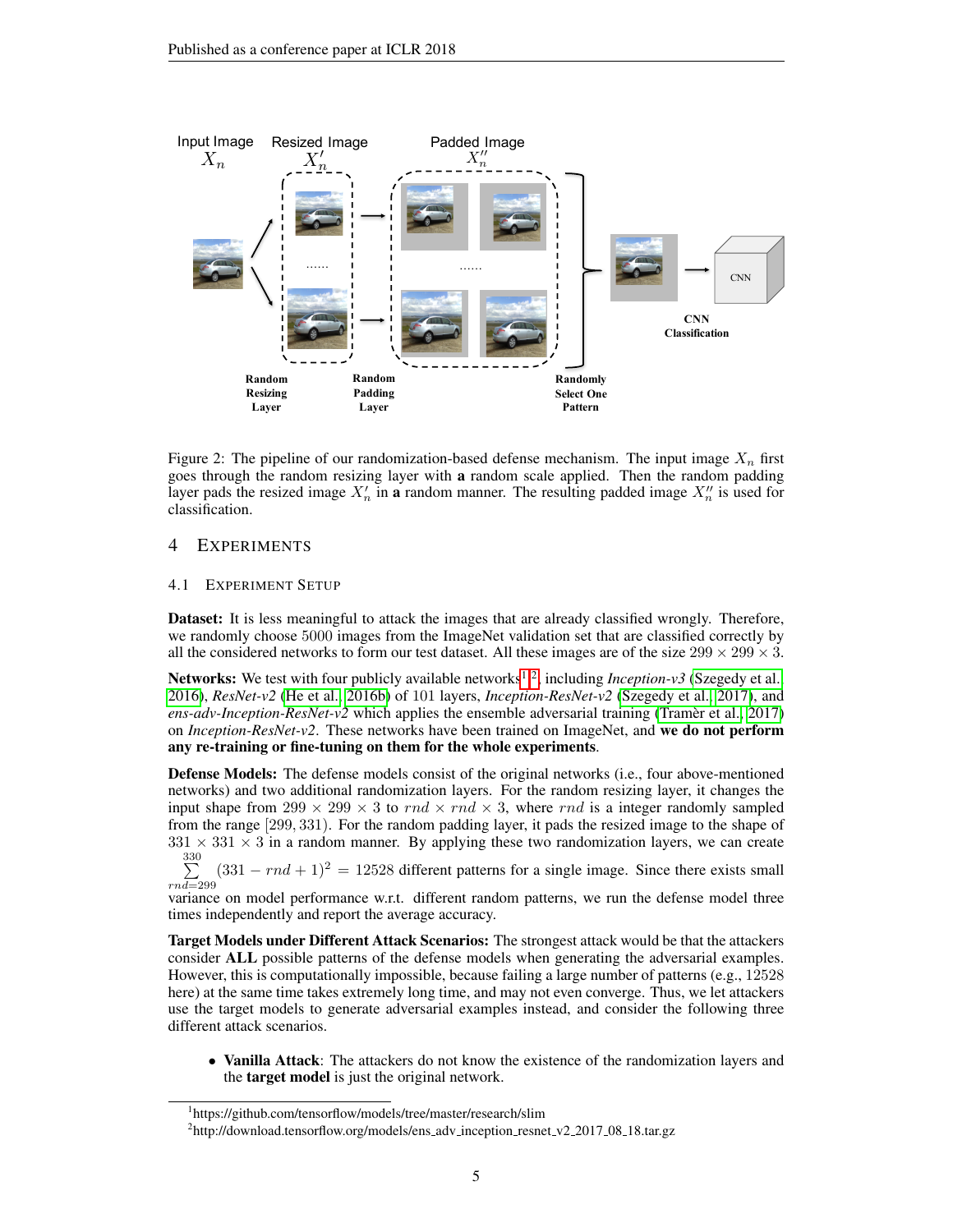| <b>Models</b>            | Inception-v3 | $ResNet-v2-$<br>101 | Inception-<br>$ResNet-v2$ | ens-adv-<br>Inception-<br>$ResNet-v2$ |
|--------------------------|--------------|---------------------|---------------------------|---------------------------------------|
| w/o randomization layers | 100%         | $100\%$             | $100\%$                   | 100%                                  |
| w randomization layers   | 97.3%        | 98.3%               | 99.3%                     | 99.2%                                 |

<span id="page-5-1"></span>Table 1: Top-1 classification accuracy on the clean images. We see that adding random resizing and random padding cause very little accuracy drop on clean (non-adversarial) images.

- Single-Pattern Attack: The attackers know the existence of the randomization layers. In order to mimic the structures of defense models, the target model is chosen as the original network + randomization layers with only one predefined pattern.
- Ensemble-Pattern Attack: The attackers know the existence of the randomization layers. In order to mimic the structures of defense models in a more representative way, the target model is chosen as the original network + randomization layers with an ensemble of predefined patterns.

Target Models and Defense Models: The target models and the defense models are exactly the same except for the parameter settings of the randomization layers, i.e., the randomization parameters at the target models are predefined while randomization parameters at the defense models are randomly generated at test time. The original networks (e.g., *Inception-v3*) utilized by the target models and the defense models are the same. The attackers first generate adversarial examples using the target models, and then evaluate the classification accuracy of these generated adversarial examples on both the target and defense models. A low accuracy of the target model indicates that the attack is successful, and a high accuracy of the defense model indicates that the defense is effective.

# <span id="page-5-0"></span>4.2 CLEAN IMAGES

Table [1](#page-5-1) shows the top-1 accuracy of networks with and without randomization layers on the clean images. We can see that randomization layers introduce negligible performance degradation on clean images. Specifically, we can observe that: (1) models with more advanced architectures tend to have less performance degradation, e.g., *Inception-ResNet-v2* only has 0.7% degradation while *Inception-v3* has 2.7% degradation; (2) ensemble adversarial training brings nearly no performance degradation to the models, e.g., *Inception-ResNet-v2* and *ens-adv-Inception-ResNet-v2* have nearly the same performance degradation.

# 4.3 VANILLA ATTACK SCENARIO

For the vanilla attack scenario, the attackers are not aware of randomization layers, and directly use the original networks as the target model to generate adversarial examples. The attack ability on the defense models mostly rely on the transferability of adversarial examples to different resizing and padding. From the top-1 accuracy presented in Table [2,](#page-6-0) we observe that randomization layers can mitigate the adversarial effects for both single-step and iterative attacks significantly. As for singlestep attacks FGSM- $\epsilon$ , larger  $\epsilon$  indicates stronger transferability, thus making it harder to defend. However, we can still get satisfactory accuracy of the defense model on single-step attacks (even with large  $\epsilon$ ) using *ens-adv-Inception-ResNet-v2* (94.3% top-1 accuracy). As for iterative attacks, attackers always reach a very high attack rate on target model, but have almost no impact on models after randomization layers are applied. This is because iterative attack methods are over-fitted to the target models thus have weak transferability.

## 4.4 SINGLE-PATTERN ATTACK SCENARIO

For the single-pattern attack scenario, the attackers are aware of the existence of randomization layers and also the parameters of the random resizing and random padding (i.e., from  $299 \times 299$ ) to  $331 \times 331$ , but they do not know the specific randomization patterns utilized by the defense models (even the defense models themselves do not know these specific randomization patterns since they are randomly instantiated at test time). In order to generate adversarial examples, the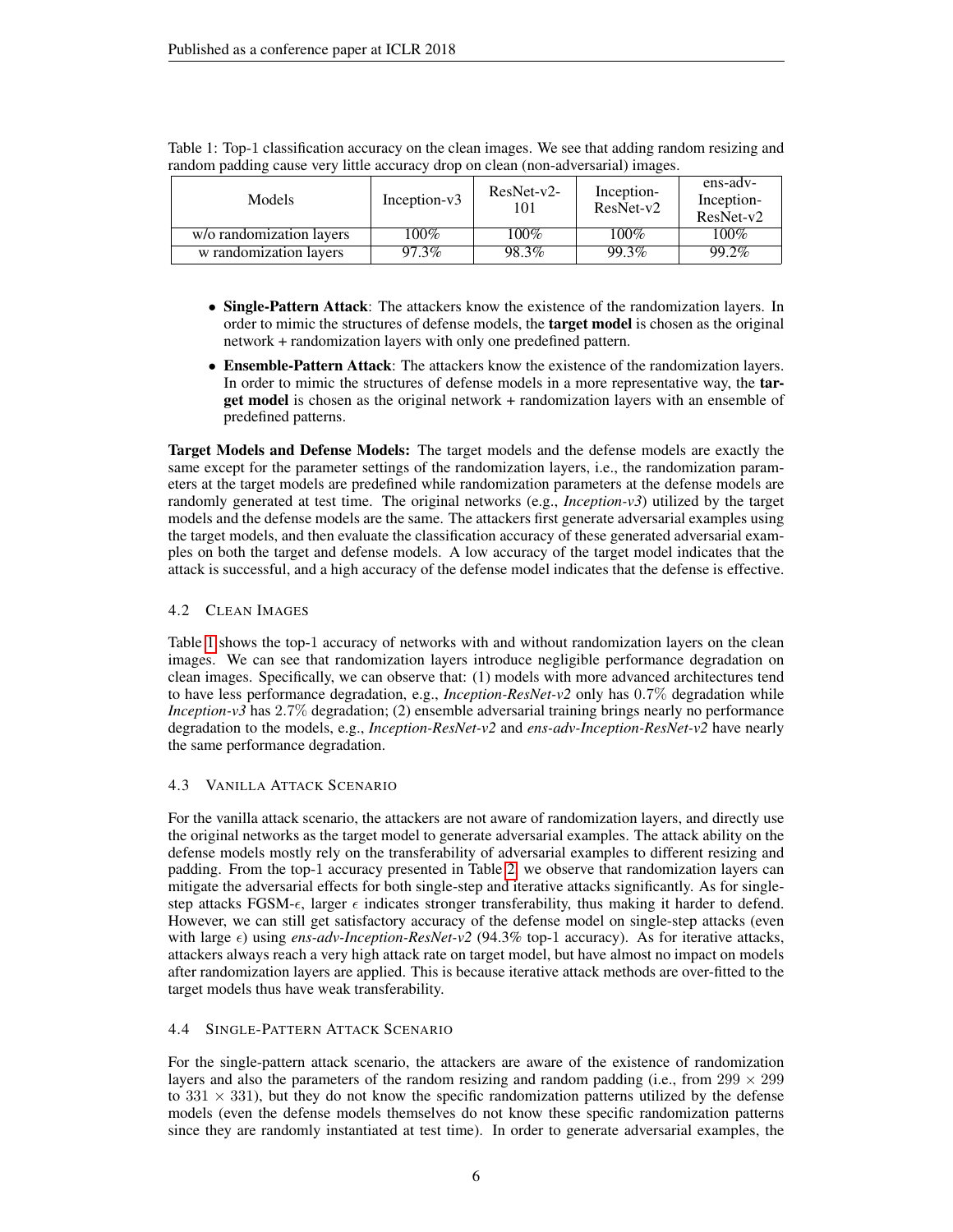<span id="page-6-0"></span>

| Table 2: Top-1 classification accuracy under the vanilla attack scenario. We see that randomization       |
|-----------------------------------------------------------------------------------------------------------|
| layers effectively mitigate adversarial effects for all attacks and all networks. Particularly, combining |
| randomization layers with ensemble adversarial training (ens-adv-Inception-ResNet-v2) performs            |
| very well on all attacks.                                                                                 |

| Models    | Inception- $v3$ |         | $ResNet-v2-101$ |          | Inception-<br>$ResNet-v2$ |         | ens-adv-<br>Inception-<br>ResNet-v2 |         |
|-----------|-----------------|---------|-----------------|----------|---------------------------|---------|-------------------------------------|---------|
|           | target          | defense | target          | defense  | target                    | defense | target                              | defense |
|           | model           | model   | model           | model    | model                     | model   | model                               | model   |
| FGSM-2    | 33.2%           | 65.1%   | 26.3%           | 71.8%    | 65.3%                     | 81.0%   | 84.4%                               | 95.7%   |
| FGSM-5    | 31.1%           | 54.5%   | 20.4%           | 54.3%    | 61.7%                     | 74.1%   | 87.4%                               | 94.5%   |
| $FGSM-10$ | 33.0%           | 52.4%   | 20.4%           | $46.1\%$ | 61.2%                     | 71.3%   | 90.2%                               | 94.3%   |
| DeepFool  | $0\%$           | 98.3%   | $0\%$           | 97.7%    | $0\%$                     | 98.2%   | $0.2\%$                             | 99.1%   |
| C&W       | $0\%$           | 96.9%   | $0\%$           | 97.1%    | $0.3\%$                   | 97.7%   | $0.9\%$                             | 98.8%   |

<span id="page-6-1"></span>Table 3: Top-1 classification accuracy under the single-pattern attack scenario. We see that randomization layers effectively mitigate adversarial effects for all attacks and all networks. Particularly, combining randomization layers with ensemble adversarial training (*ens-adv-Inception-ResNet-v2*) performs very well on all attacks.

| Models    | Inception- $v3$ |                              | $ResNet-v2-101$ |         | Inception-<br>$ResNet-v2$ |         | ens-adv-<br>Inception-<br>ResNet-v2 |         |
|-----------|-----------------|------------------------------|-----------------|---------|---------------------------|---------|-------------------------------------|---------|
|           | target          | $\overline{\text{def}}$ ense | target          | defense | target                    | defense | target                              | defense |
|           | model           | model                        | model           | model   | model                     | model   | model                               | model   |
| FGSM-2    | 35.1%           | 63.8%                        | 29.5%           | 70.1%   | 71.6%                     | 83.4%   | 86.3%                               | 96.4%   |
| FGSM-5    | 32.4%           | 53.9%                        | 23.2%           | 52.3%   | 68.3%                     | 78.2%   | 88.4%                               | 95.4%   |
| $FGSM-10$ | 34.7%           | 51.8%                        | 22.4%           | 43.8%   | 66.8%                     | 75.6%   | 90.7%                               | 95.2%   |
| DeepFool  | $1.1\%$         | 98.2%                        | $1.7\%$         | 97.8%   | $0.6\%$                   | 98.4%   | $1.0\%$                             | 99.2%   |
| C&W       | $1.1\%$         | 97.4%                        | $1.7\%$         | 97.0%   | $0.8\%$                   | 97.9%   | $1.6\%$                             | 99.1%   |

attackers choose the target models as the original networks + randomization layers but with only one specific pattern to compute the gradient. In this experiment, the specific pattern that we use is to place the original input  $X_n$  at the center of the padded image  $X_n''$ , i.e., no resizing is applied, and 16 zeros pixels are padded on the left, right, top and bottom on the input images, respectively. Table [3](#page-6-1) shows the top-1 accuracy of both target models and defense models, and similar results to vanilla attack scenario are observed: (1) for single-step attacks, randomization layers are less effective on mitigating adversarial effects for a larger  $\epsilon$ , while the adversarially trained models are able to defend against such attacks; (2) for iterative attacks, they reach high attack rates on target models, while have nearly no impact on defense models.

## <span id="page-6-2"></span>4.5 ENSEMBLE-PATTERN ATTACK SCENARIO

For the ensemble-pattern attack scenario, similar to single-pattern attack scenario, the attackers are aware of the randomization layers and the parameters of the random resizing and random padding (i.e., starting from  $299 \times 299$  to  $331 \times 331$ ), but they do not know the specific patterns utilized by the defense models at test time. The target models thus are constructed in a more representative way: let randomization layers choose an ensemble of predefined patterns, and the goal of the attackers is to let all chosen patterns fail on classification. In this experiment, the specific ensemble patterns that we choose are: (1) first resize the input image to five different scales  $\{299, 307, 315, 323, 331\}$ ; (2) then pad each resized image to five different patterns, where the resized image is placed at the top left, top right, bottom left, bottom right, and center of the padded image, respectively. Since there is only one padding pattern for the resized image with size 331, we can obtain  $4*5+1 = 21$  patterns in total. Due to the large computation amounts introduced by the ensemble-pattern attack scenario, we randomly choose 500 images out of the entire test dataset for this experiment. The top-1 accuracy for the target model here is calculated by summing up the number of correctly classified patterns of each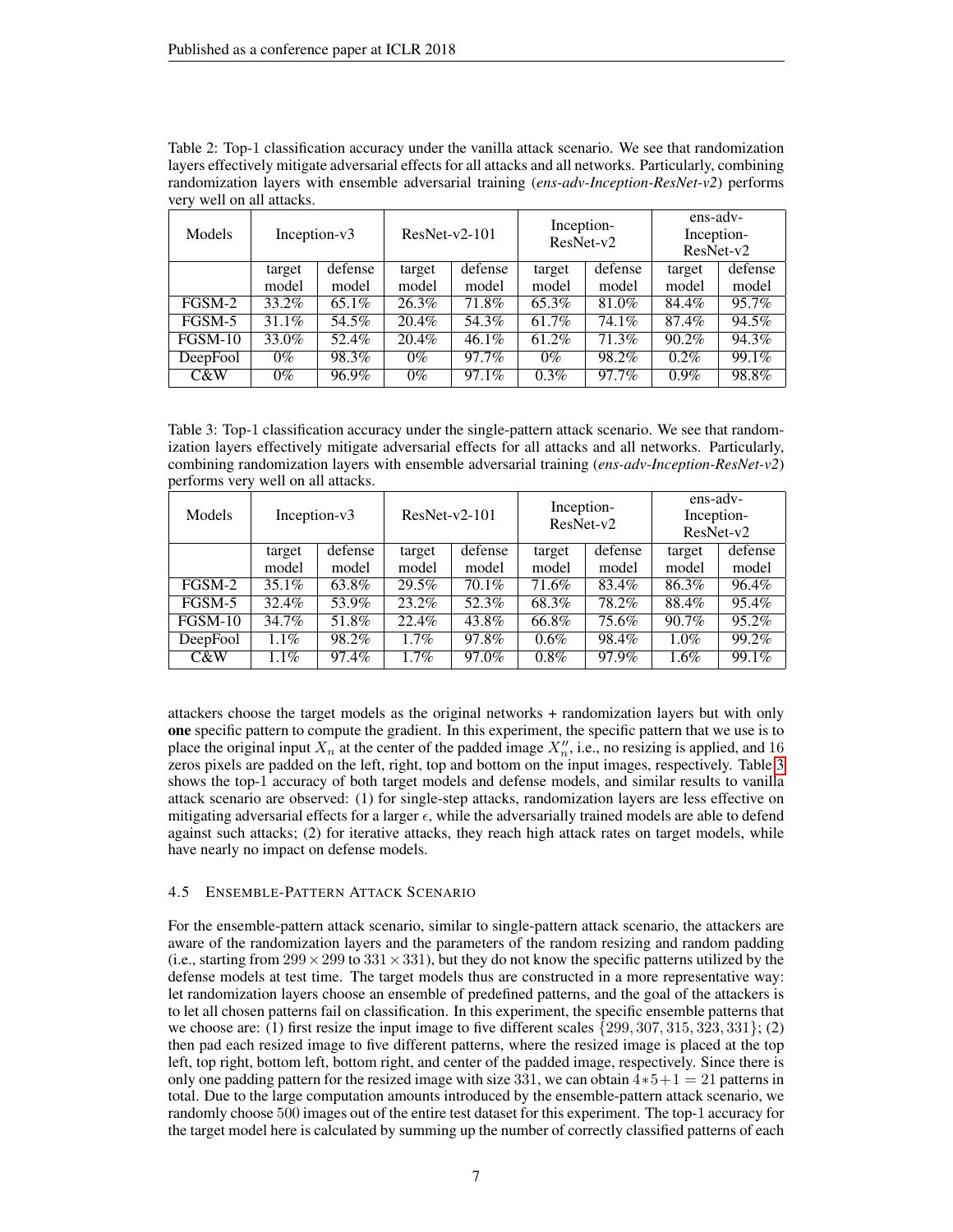<span id="page-7-0"></span>

| Table 4: Top-1 classification accuracy under the ensemble-pattern attack scenario. Similar to vanilla |
|-------------------------------------------------------------------------------------------------------|
| attack and single-pattern attack scenarios, we see that randomization layers increase the accuracy    |
| under all attacks and networks. This clearly demonstrates the effectiveness of the proposed ran-      |
| domization method on defending against adversarial examples, even under this very strong attack       |
| scenario.                                                                                             |

| Models    | Inception- $v3$ |         | $ResNet-v2-101$ |         | Inception-<br>$ResNet-v2$ |         | ens-adv-<br>Inception-<br>ResNet-v2 |         |
|-----------|-----------------|---------|-----------------|---------|---------------------------|---------|-------------------------------------|---------|
|           | target          | defense | target          | defense | target                    | defense | target                              | defense |
|           | model           | model   | model           | model   | model                     | model   | model                               | model   |
| FGSM-2    | 37.3%           | 41.2%   | 39.2%           | 44.9%   | 71.5%                     | 74.3%   | 86.2%                               | 88.9%   |
| FGSM-5    | 31.7%           | 34.0%   | 24.6%           | 29.7%   | $65.2\%$                  | 67.3%   | 85.8%                               | 87.5%   |
| $FGSM-10$ | 30.4%           | 32.8%   | 18.6%           | 21.7%   | 62.9%                     | 64.5%   | 86.6%                               | 87.9%   |
| DeepFool  | $0.6\%$         | 81.3%   | $0.9\%$         | 80.5%   | $0.9\%$                   | 69.4%   | $1.6\%$                             | 93.5%   |
| C&W       | $0.6\%$         | 62.9%   | $1.0\%$         | 74.3%   | $1.6\%$                   | 68.3%   | 5.8%                                | 86.1%   |

image over the entire pattern number of all images. For the results presented in Table [4,](#page-7-0) we can see that the adversarial examples generated under ensemble-pattern attack scenario are much stronger. For single-step attacks, the generated adversarial examples can let the performance of the defense model with an adversarially trained network drop around 8% compared to the performance under vanilla attack and single-pattern attack scenarios, and drop much more on other defense models. For iterative attacks, we observe that the adversarial examples generated by C&W are stronger than those generated by DeepFool, e.g., the defense model with *Inception-v3* has an accuracy of 81.3% on DeepFool, while only has an accuracy of  $62.9\%$  on C&W. We argue that this is due to the more advanced loss function (i.e., introduction of auxiliary variable for pixel value control) utilized by C&W than DeepFool. Additionally, the accuracy of defense model on C&W can be improved by utilizing more advanced architecture (e.g., *ResNet-v2-101* has higher accuracy than *Inception-v3*) and applying ensemble adversarial training (e.g., *ens-adv-Inception-ResNet-v2* has higher accuracy than *Inception-ResNet-v2*). For the best defense model that we have, *ens-adv-Inception-ResNet-v2* + randomization layers reaches the top-1 accuracy of  $93.5\%$  on DeepFool and  $86.1\%$  on C&W, respectively.

## 4.6 DIAGNOSTIC EXPERIMENT

Due to the large amount of possible patterns introduced by randomization layers, it is hard to analyze the effectiveness of random resizing and random padding precisely. In this section, we limit the freedom of randomization to be a small number (i.e., 4 in random padding and 1 in random resizing) and analyze the effectiveness of these two operations separately. The same 500 images in section [4.5](#page-6-2) are used in this experiment. In addition, the input images for target models and defense models are resized to the shape  $330 \times 330 \times 3$  beforehand.

## 4.6.1 ONE PIXEL PADDING

For the random padding, there are only 4 patterns when padding the input images from  $330 \times 330 \times 3$ to  $331 \times 331 \times 3$ . In order to construct a stronger attack, we follow the experiment setup in section [4.5](#page-6-2) where 3 chosen patterns are ensembled. Specifically, the target model takes an ensemble of patterns where the original images are at the top left, top right and bottom left (3 patterns) of the padded images, and the defense model takes the last pattern where the original images are at the bottom right of the padded images. Note that, since there is no randomization in the defense model, we only run the defense model once. Table [5](#page-8-0) summaries the results, and we can see that: (1) adversarial examples generated by single-step attacks have strong transferability, but still cannot attack the defense model with an adversarially trained model successfully (i.e., the defense model with *ensadv-Inception-ResNet-v2*); (2) adversarial examples generated by iterative attacks are much less transferable between different padding patterns even when only 4 different patterns exist. The results demonstrate that creating different padding patterns can effectively mitigate adversarial effects.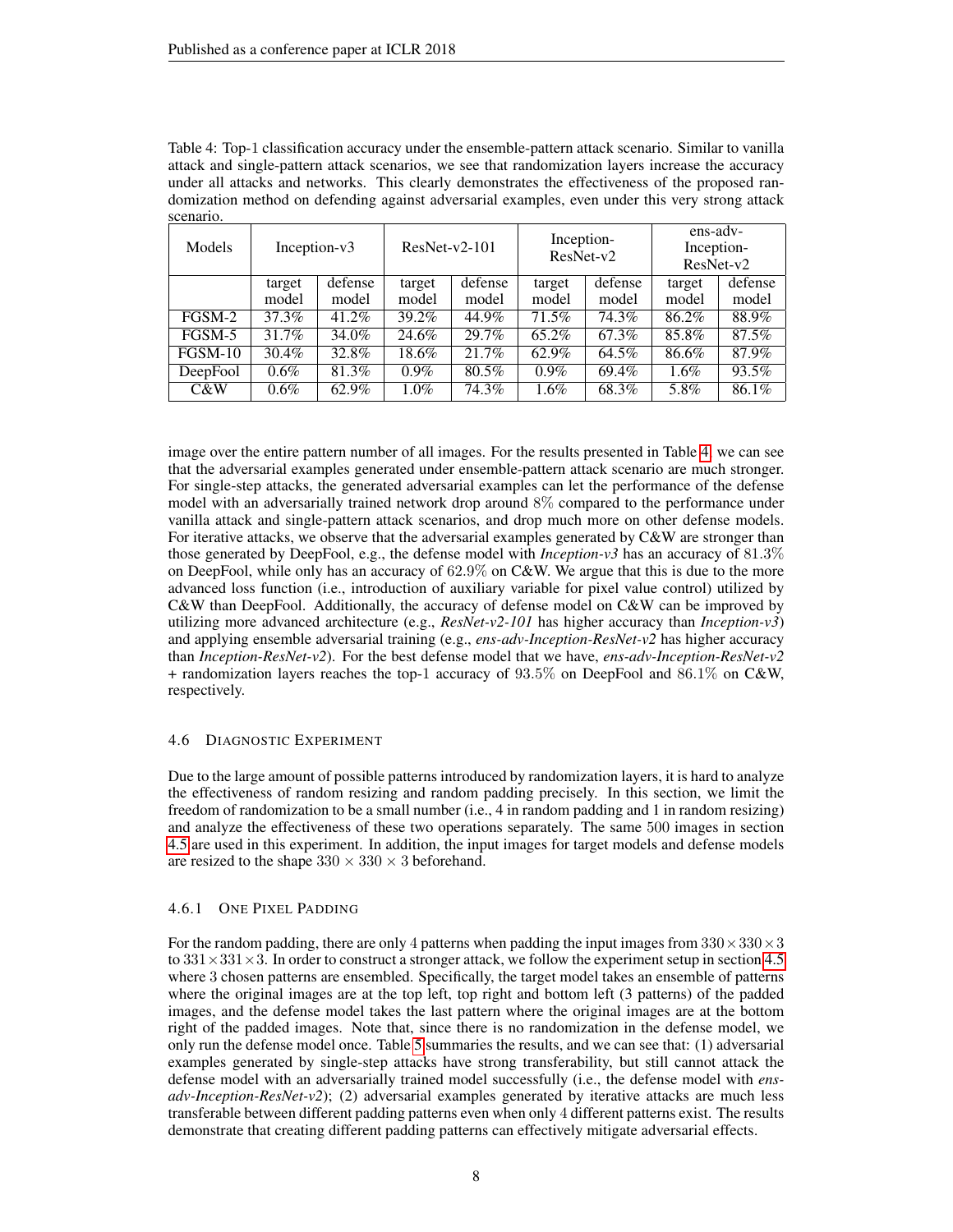| Models                     | Inception-v3 |         | $ResNet-v2-101$ |          | Inception-<br>$ResNet-v2$ |         | ens-adv-<br>Inception-<br>$ResNet-v2$ |         |
|----------------------------|--------------|---------|-----------------|----------|---------------------------|---------|---------------------------------------|---------|
|                            | target       | defense | target          | defense  | target                    | defense | target                                | defense |
|                            | model        | model   | model           | model    | model                     | model   | model                                 | model   |
| FGSM-2                     | 36.4%        | 39.6%   | 29.8%           | 34.4%    | 71.3%                     | 74.0%   | 88.2%                                 | 94.8%   |
| $\overline{\text{FGSM-5}}$ | 33.5%        | 36.2%   | $22.2\%$        | $26.2\%$ | 68.4%                     | 71.0%   | 92.1%                                 | 94.4%   |
| $FGSM-10$                  | 34.5%        | 38.8%   | 21.3%           | 23.6%    | 67.4%                     | 70.4%   | 93.7%                                 | 94.0%   |
| DeepFool                   | $0.9\%$      | 97.2%   | $0.9\%$         | 95.2%    | $0.9\%$                   | 87.6%   | $1.5\%$                               | 99.2%   |
| C&W                        | $0.8\%$      | 70.2%   | $0.9\%$         | 76.8%    | $1.0\%$                   | 79.4%   | $2.4\%$                               | 98.2%   |

<span id="page-8-0"></span>Table 5: Top-1 classification accuracy under one pixel padding scenario. This table shows that creating different padding patterns (even 1-pixel padding) can effectively mitigate adversarial effects.

<span id="page-8-1"></span>Table 6: Top-1 classification accuracy under one pixel resizing scenario. This table shows that resizing image to a different scale (even 1-pixel scale) can effectively mitigate adversarial effects.

| Models                     | Inception-v3 |         | $ResNet-v2-101$ |         | Inception-<br>$ResNet-v2$ |         | ens-adv-<br>Inception-<br>$ResNet-v2$ |         |
|----------------------------|--------------|---------|-----------------|---------|---------------------------|---------|---------------------------------------|---------|
|                            | target       | defense | target          | defense | target                    | defense | target                                | defense |
|                            | model        | model   | model           | model   | model                     | model   | model                                 | model   |
| $\overline{\text{FGSM-2}}$ | 30.8%        | 56.2%   | 31.6%           | 44.6%   | 66.2%                     | 75.0%   | 87.6%                                 | 97.2%   |
| $\overline{\text{FGSM-5}}$ | 31.2%        | 48.8%   | 25.6%           | 35.8%   | 61.4%                     | 70.2%   | 91.2%                                 | 96.6%   |
| $FGSM-10$                  | 36.4%        | 51.0%   | 23.8%           | 32.6%   | 62.8%                     | 68.2%   | 94.8%                                 | 95.2%   |
| DeepFool                   | $2.6\%$      | 99.4%   | $1.0\%$         | 98.6%   | $1.2\%$                   | 97.4%   | $1.2\%$                               | 99.4%   |
| C&W                        | $2.6\%$      | 97.8%   | $1.0\%$         | 94.8%   | 2.0%                      | 94.8%   | 1.8%                                  | 99.6%   |

## 4.6.2 ONE-PIXEL RESIZING

For the random resizing, there is only 1 pattern that exists when the input images are resized from  $330 \times 330 \times 3$  to  $331 \times 331 \times 3$ . The results in Table [6](#page-8-1) indicate that resizing the images by only 1 pixel can effectively destroy the transferability of adversarial examples by both single-step and iterative attacks.

# 5 NIPS 2017 ADVERSARIAL EXAMPLES DEFENSE CHALLENGE

We submitted our model to the NIPS  $2017$  adversarial examples defense challenge<sup>[3](#page-8-2)</sup> for a more comprehensive performance evaluation. The test dataset contains 5000 images which are all of the size  $299 \times 299 \times 3$ , and their corresponding labels are the same as the ImageNet 1000-class labels. Each defense method are run on all 5000 adversarial images generated against all adversarial attacks. For each correctly classified image, the defense method gets one point. The normalized score for each defense method is computed using the following formula:

score = 
$$
\frac{1}{M} \sum_{\text{attack} \in A} \sum_{n=1}^{5000} \left[ \text{defense}(\text{attack}(X_n)) = y_n^{\text{true}} \right],
$$
 (5)

where  $A$  is the set of all attacks,  $M$  is the total number of generated adversarial examples by all attacks, and the function [·] is the indicator function which equals to 1 when the prediction is true.

## 5.1 CHALLENGE RESULTS

The best defense model in our experiments, i.e., randomization layers + *ens-adv-Inception-Resnetv2*, was submitted to the challenge. To increase the classification accuracy, we (1) changed the

<span id="page-8-2"></span><sup>3</sup> https://www.kaggle.com/c/nips-2017-defense-against-adversarial-attack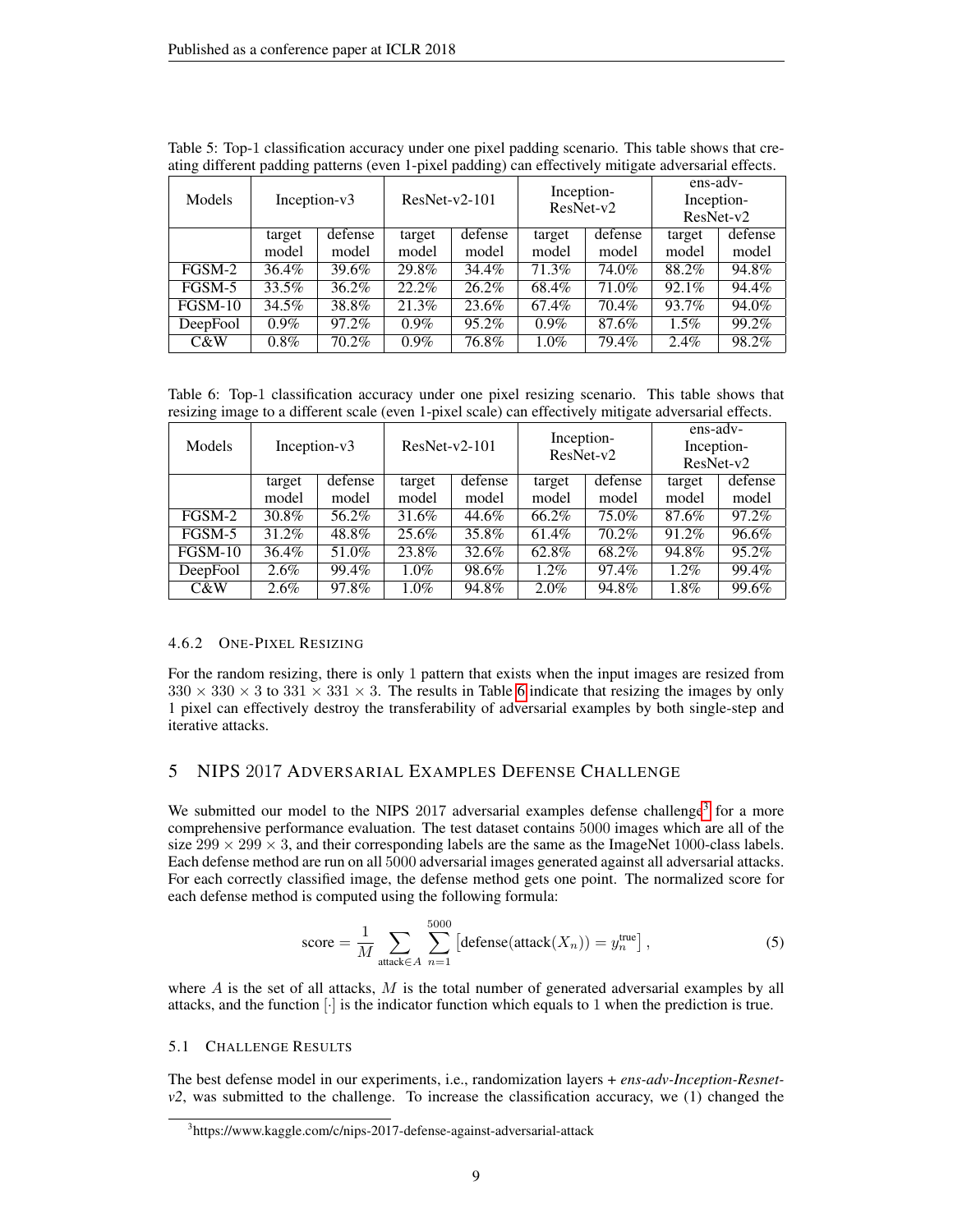resizing range from [299, 331) to [310, 331); (2) averaged the prediction results over 30 randomization patterns for each image; (3) flipped the input image with probability 0.5 for each randomization pattern.

By evaluating our model against 156 different attacks, it reaches a normalized score of 0.924 (ranked No.2 among 107 defense models), which is far better than using ensemble adversarial training (Tramer et al.,  $2017$ ) alone with a normalized score of 0.773 (ranked No.56). This result further demonstrates that the proposed randomization method effectively make deep networks much more robust to adversarial attacks.

# 6 CONCLUSION

In this paper, we propose a randomization-based mechanism to mitigate adversarial effects. We conduct comprehensive experiments to validate the effectiveness of our defense method, using different network structures, against different attack methods, and under different attack scenarios. The experimental results show that adversarial examples rarely transfer between different randomization patterns, especially for iterative attacks. In addition, the proposed randomization layers are compatible to different network structures and adversarial defense methods, which can serve as a basic module for defense against adversarial examples. By adding the proposed randomization layers to an adversarially trained model (Tramèr et al., 2017), it achieves a normalized score of 0.924 (ranked No.2 among 107 defense models) in the NIPS 2017 adversarial examples defense challenge, which is far better than using adversarial training alone with a normalized score of 0.773 (ranked No.56). The code is public available at [https://github.com/cihangxie/NIPS2017\\_](https://github.com/cihangxie/NIPS2017_adv_challenge_defense) [adv\\_challenge\\_defense](https://github.com/cihangxie/NIPS2017_adv_challenge_defense).

## ACKNOWLEDGEMENTS

This work is supported by a gift grant from SNAP Research, ONR–N00014-15-1-2356 and NSF Visual Cortex on Silicon CCF-1317560.

## **REFERENCES**

- <span id="page-9-8"></span>Battista Biggio and Pavel Laskov. Poisoning attacks against support vector machines. In *International Conference on Machine Learning*, 2012.
- <span id="page-9-4"></span>Xiaoyu Cao and Neil Zhenqiang Gong. Mitigating evasion attacks to deep neural networks via region-based classification. In *Proceedings of the 33rd Annual Computer Security Applications Conference*. ACM, 2017.
- <span id="page-9-7"></span>Nicholas Carlini and David Wagner. Towards evaluating the robustness of neural networks. In *IEEE Symposium on Security and Privacy*. IEEE, 2017.
- <span id="page-9-1"></span>Liang-Chieh Chen, George Papandreou, Iasonas Kokkinos, Kevin Murphy, and Alan L Yuille. Deeplab: Semantic image segmentation with deep convolutional nets, atrous convolution, and fully connected crfs. *IEEE Transactions on Pattern Analysis and Machine Intelligence*, 2017.
- <span id="page-9-3"></span>Moustapha Cisse, Yossi Adi, Natalia Neverova, and Joseph Keshet. Houdini: Fooling deep structured prediction models. *arXiv preprint arXiv:1707.05373*, 2017.
- <span id="page-9-6"></span>Jia Deng, Wei Dong, Richard Socher, Li-Jia Li, Kai Li, and Li Fei-Fei. Imagenet: A large-scale hierarchical image database. In *Computer Vision and Pattern Recognition*. IEEE, 2009.
- <span id="page-9-5"></span>Reuben Feinman, Ryan R Curtin, Saurabh Shintre, and Andrew B Gardner. Detecting adversarial samples from artifacts. *arXiv preprint arXiv:1703.00410*, 2017.
- <span id="page-9-2"></span>Volker Fischer, Mummadi Chaithanya Kumar, Jan Hendrik Metzen, and Thomas Brox. Adversarial examples for semantic image segmentation. *arXiv preprint arXiv:1703.01101*, 2017.

<span id="page-9-0"></span>Ross Girshick. Fast r-cnn. In *International Conference on Computer Vision*. IEEE, 2015.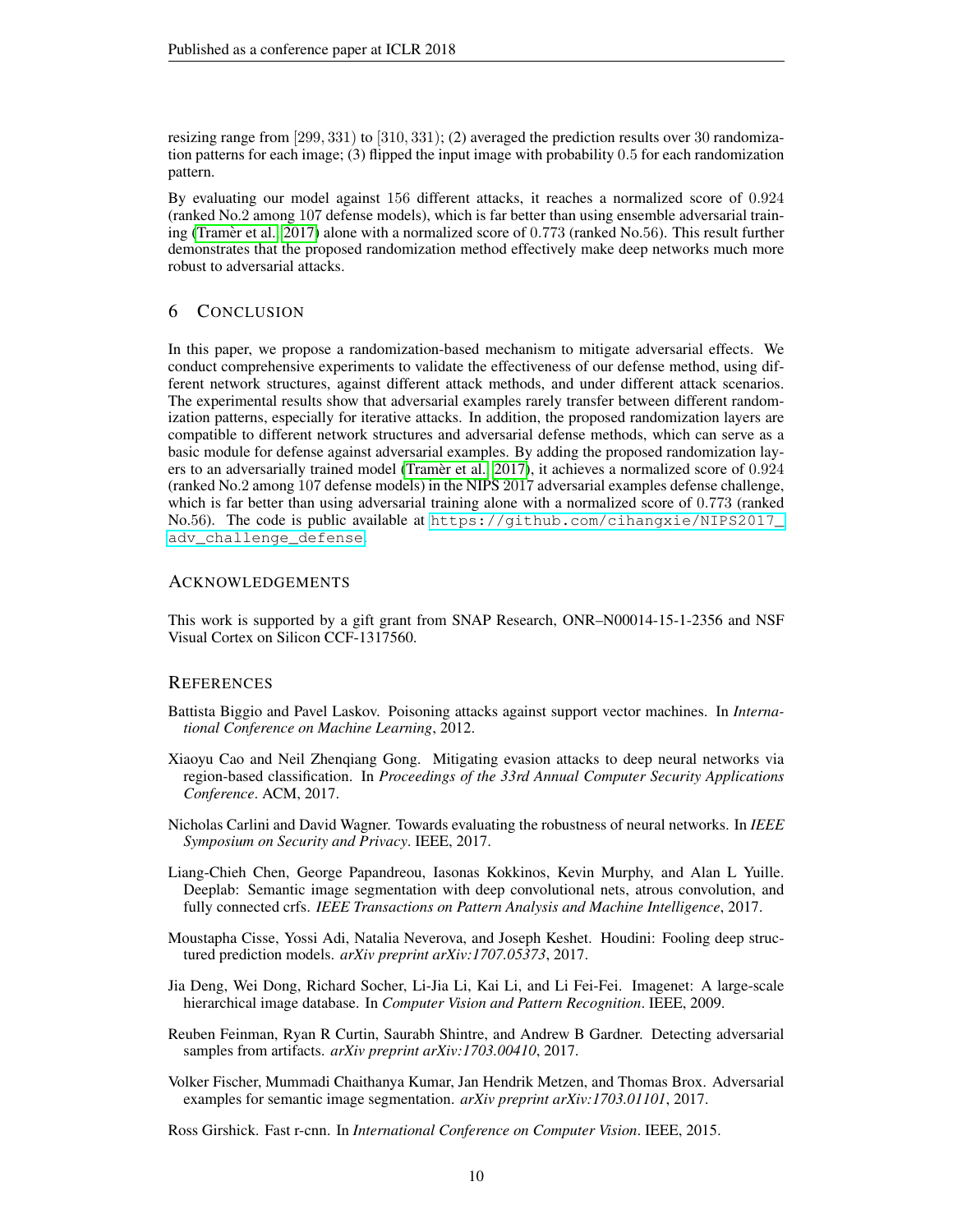- <span id="page-10-7"></span>Ian J Goodfellow, Jonathon Shlens, and Christian Szegedy. Explaining and harnessing adversarial examples. In *International Conference on Learning Representations*, 2015.
- <span id="page-10-2"></span>Kaiming He, Xiangyu Zhang, Shaoqing Ren, and Jian Sun. Deep residual learning for image recognition. In *Computer Vision and Pattern Recognition*. IEEE, 2016a.
- <span id="page-10-19"></span>Kaiming He, Xiangyu Zhang, Shaoqing Ren, and Jian Sun. Identity mappings in deep residual networks. In *European Conference on Computer Vision*. Springer, 2016b.
- <span id="page-10-15"></span>Pang Wei Koh and Percy Liang. Understanding black-box predictions via influence functions. *arXiv preprint arXiv:1703.04730*, 2017.
- <span id="page-10-0"></span>Alex Krizhevsky, Ilya Sutskever, and Geoffrey E Hinton. Imagenet classification with deep convolutional neural networks. In *Advances in Neural Information Processing Systems*, 2012.
- <span id="page-10-9"></span>Alexey Kurakin, Ian Goodfellow, and Samy Bengio. Adversarial machine learning at scale. In *International Conference on Learning Representations*, 2017.
- <span id="page-10-14"></span>Yanpei Liu, Xinyun Chen, Chang Liu, and Dawn Song. Delving into transferable adversarial examples and black-box attacks. In *International Conference on Learning Representations*, 2017.
- <span id="page-10-4"></span>Jonathan Long, Evan Shelhamer, and Trevor Darrell. Fully convolutional networks for semantic segmentation. In *Computer Vision and Pattern Recognition*. IEEE, 2015.
- <span id="page-10-12"></span>Dongyu Meng and Hao Chen. Magnet: a two-pronged defense against adversarial examples. *arXiv preprint arXiv:1705.09064*, 2017.
- <span id="page-10-11"></span>Jan Hendrik Metzen, Tim Genewein, Volker Fischer, and Bastian Bischoff. On detecting adversarial perturbations. In *International Conference on Learning Representations*, 2017.
- <span id="page-10-13"></span>Seyed-Mohsen Moosavi-Dezfooli, Alhussein Fawzi, and Pascal Frossard. Deepfool: a simple and accurate method to fool deep neural networks. In *Computer Vision and Pattern Recognition*. IEEE, 2016.
- <span id="page-10-16"></span>Nicolas Papernot, Ian Goodfellow, Ryan Sheatsley, Reuben Feinman, and Patrick McDaniel. cleverhans v1.0.0: an adversarial machine learning library. *arXiv preprint arXiv:1610.00768*, 2016a.
- <span id="page-10-8"></span>Nicolas Papernot, Patrick McDaniel, Xi Wu, Somesh Jha, and Ananthram Swami. Distillation as a defense to adversarial perturbations against deep neural networks. In *IEEE Symposium on Security and Privacy*. IEEE, 2016b.
- <span id="page-10-3"></span>Shaoqing Ren, Kaiming He, Ross Girshick, and Jian Sun. Faster r-cnn: Towards real-time object detection with region proposal networks. In *Advances in Neural Information Processing Systems*, 2015.
- <span id="page-10-1"></span>Karen Simonyan and Andrew Zisserman. Very deep convolutional networks for large-scale image recognition. In *International Conference on Learning Representations*, 2015.
- <span id="page-10-6"></span>Christian Szegedy, Wojciech Zaremba, Ilya Sutskever, Joan Bruna, Dumitru Erhan, Ian Goodfellow, and Rob Fergus. Intriguing properties of neural networks. In *International Conference on Learning Representations*, 2014.
- <span id="page-10-18"></span>Christian Szegedy, Vincent Vanhoucke, Sergey Ioffe, Jon Shlens, and Zbigniew Wojna. Rethinking the inception architecture for computer vision. In *Computer Vision and Pattern Recognition*. IEEE, 2016.
- <span id="page-10-17"></span>Christian Szegedy, Sergey Ioffe, Vincent Vanhoucke, and Alexander A Alemi. Inception-v4, inception-resnet and the impact of residual connections on learning. In *AAAI*, 2017.
- <span id="page-10-10"></span>Florian Tramer, Alexey Kurakin, Nicolas Papernot, Dan Boneh, and Patrick McDaniel. Ensemble ` adversarial training: Attacks and defenses. *arXiv preprint arXiv:1705.07204*, 2017.
- <span id="page-10-5"></span>Jianyu Wang, Zhishuai Zhang, Cihang Xie, Yuyin Zhou, Vittal Premachandran, Jun Zhu, Lingxi Xie, and Alan Yuille. Visual concepts and compositional voting. *arXiv preprint arXiv:1711.04451*, 2017.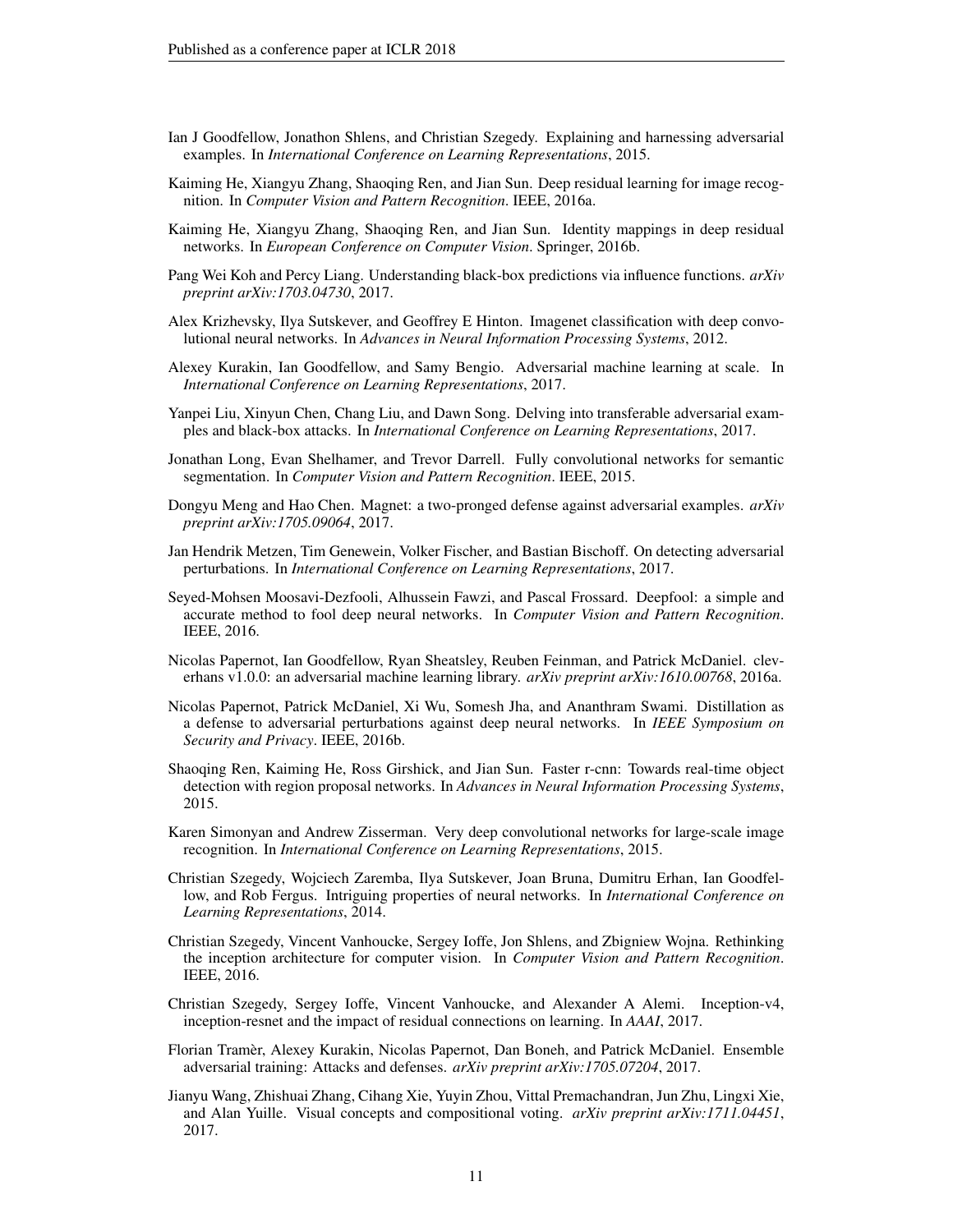<span id="page-11-1"></span>Cihang Xie, Jianyu Wang, Zhishuai Zhang, Yuyin Zhou, Lingxi Xie, and Alan Yuille. Adversarial Examples for Semantic Segmentation and Object Detection. In *International Conference on Computer Vision*. IEEE, 2017.

<span id="page-11-0"></span>Zhishuai Zhang, Siyuan Qiao, Cihang Xie, Wei Shen, Bo Wang, and Alan L Yuille. Single-shot object detection with enriched semantics. *arXiv preprint arXiv:1712.00433*, 2017.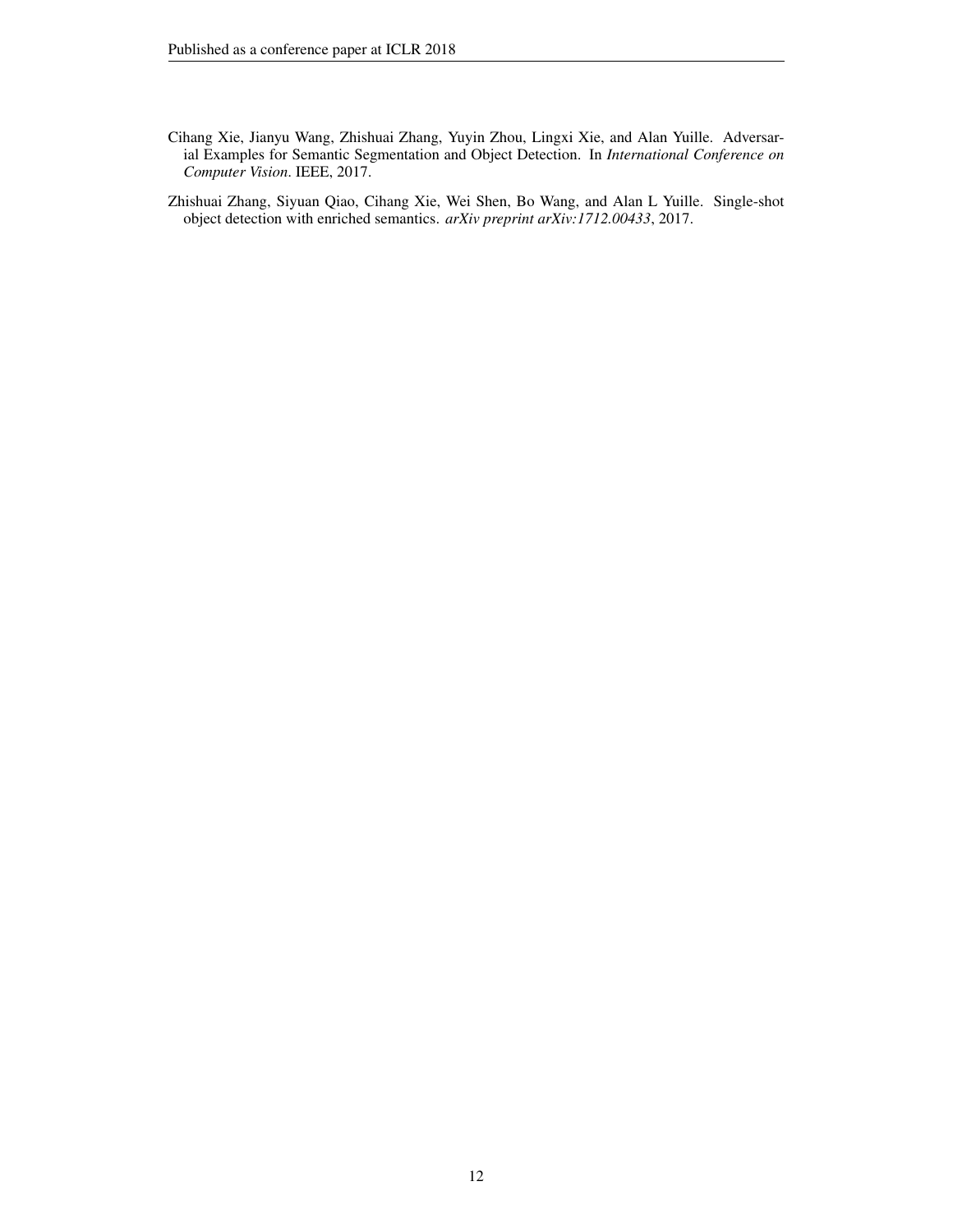# APPENDIX A OTHER RANDOMIZATION METHODS

Besides random resizing and random padding, we further evaluate the effectiveness of four other randomization methods against adversarial examples. All these four methods are used as dataaugmentation during the standard network training.

- Random Brightness: a brightness factor  $\delta$  is randomly picked in the interval  $[-\delta_{\max}, \delta_{\max}]$ to adjust the brightness of the normalized image  $\hat{X}_n$ . We choose  $\delta_{\text{max}} = \frac{32}{255}$ .
- Random Saturation: a saturation factor  $\alpha$  is randomly picked in the interval  $[\alpha_{lower}, \alpha_{upper}]$  to adjust the saturation of the normalized image  $\hat{X}_n$ . We choose  $\alpha_{lower}$ 0.5 and  $\alpha_{upper} = 1.5$ .
- Random Hue: a hue factor  $\theta$  is randomly picked in the interval  $[-\theta_{\text{max}}, \theta_{\text{max}}]$  to adjust the hue of the normalized image  $\hat{X}_n$ . We choose  $\theta_{\text{max}} = 0.2$ .
- Random Contrast: a contrast factor  $\beta$  is randomly picked in the interval  $[\beta_{lower}, \beta_{upper}]$  to adjust the contrast of the normalized image  $\hat{X_n}$ . We choose  $\beta_{lower}=0.5$  and  $\beta_{upper}=1.5$ .

Note that, (1) the parameters chosen above are the same as the ones used during network training process<sup>[4](#page-12-0)</sup>; (2) the pixel value of the normalized image  $\hat{X}_n$  are all within the interval [0, 1], and we also use this range to clip the pixel value of the image after pre-processing.

Following the experiment setup in section [4,](#page-4-0) we first evaluate the effectiveness of each of these randomization methods on the 5000 clean images. The results are shown in the Table [7.](#page-12-1) We can see that these methods hardly hurt the performance on clean images. We further combine the proposed randomization layers, i.e., random resizing layer and random padding layer, with each of these randomization methods (denoted as "++"). We see that the combined randomization modules only cause very little accuracy drop on clean images.

<span id="page-12-1"></span>Table 7: Top-1 classification accuracy on clean images. We see that these four randomization methods hardly hurt the performance on clean images. We use "++" to denote the addition of the proposed randomization layers, i.e., random resizing and random padding, and the results indicate that combined models still performs pretty good on clean images.

| Models                 | Inception-v3 | $ResNet-v2-$<br>101 | Inception-<br>$ResNet-v2$ | ens-adv-<br>Inception-<br>$ResNet-v2$ |
|------------------------|--------------|---------------------|---------------------------|---------------------------------------|
| random brightness      | 99.6%        | 99.7%               | 99.8%                     | 99.8%                                 |
| random brightness ++   | 98.6%        | 98.1%               | 99.1%                     | 99.2%                                 |
| random saturation      | 99.6%        | 99.7%               | 99.9%                     | 99.9%                                 |
| random saturation $++$ | 98.6%        | 98.3%               | 99.3%                     | 99.3%                                 |
| random hue             | 99.4%        | 99.6%               | 99.7%                     | 99.4%                                 |
| random hue $++$        | 98.6%        | 98.3%               | 99.2%                     | 99.1%                                 |
| random contrast        | 99.5%        | 99.6%               | 99.7%                     | 99.6%                                 |
| random contrast ++     | 98.6%        | 98.2%               | 99.3%                     | 99.1%                                 |

We then evaluate the effectiveness of these randomization methods against the adversarial examples generated under the vanilla attack scenario. The results are shown in the Tables [8](#page-13-0) - [11.](#page-14-0) Compared to the results in Table [2,](#page-6-0) all these four methods are much less effective than the proposed randomization layers. By combining the proposed randomization layers with each of these four randomization methods (denoted as "++"), the performance can be slightly improved than using the proposed randomization layers alone.

Since each of these four randomization methods alone are not as effective as our proposed randomization methods against adversarial examples generated under the vanilla attack scenario, we do not further investigate their effectiveness under single-pattern attack and ensemble-pattern attack scenarios. However, combining these randomization methods with our proposed randomization layers together provides a way to build a slightly stronger defense mechanism.

<span id="page-12-0"></span><sup>4</sup> https://github.com/tensorflow/models/blob/master/research/inception/inception/image processing.py#L182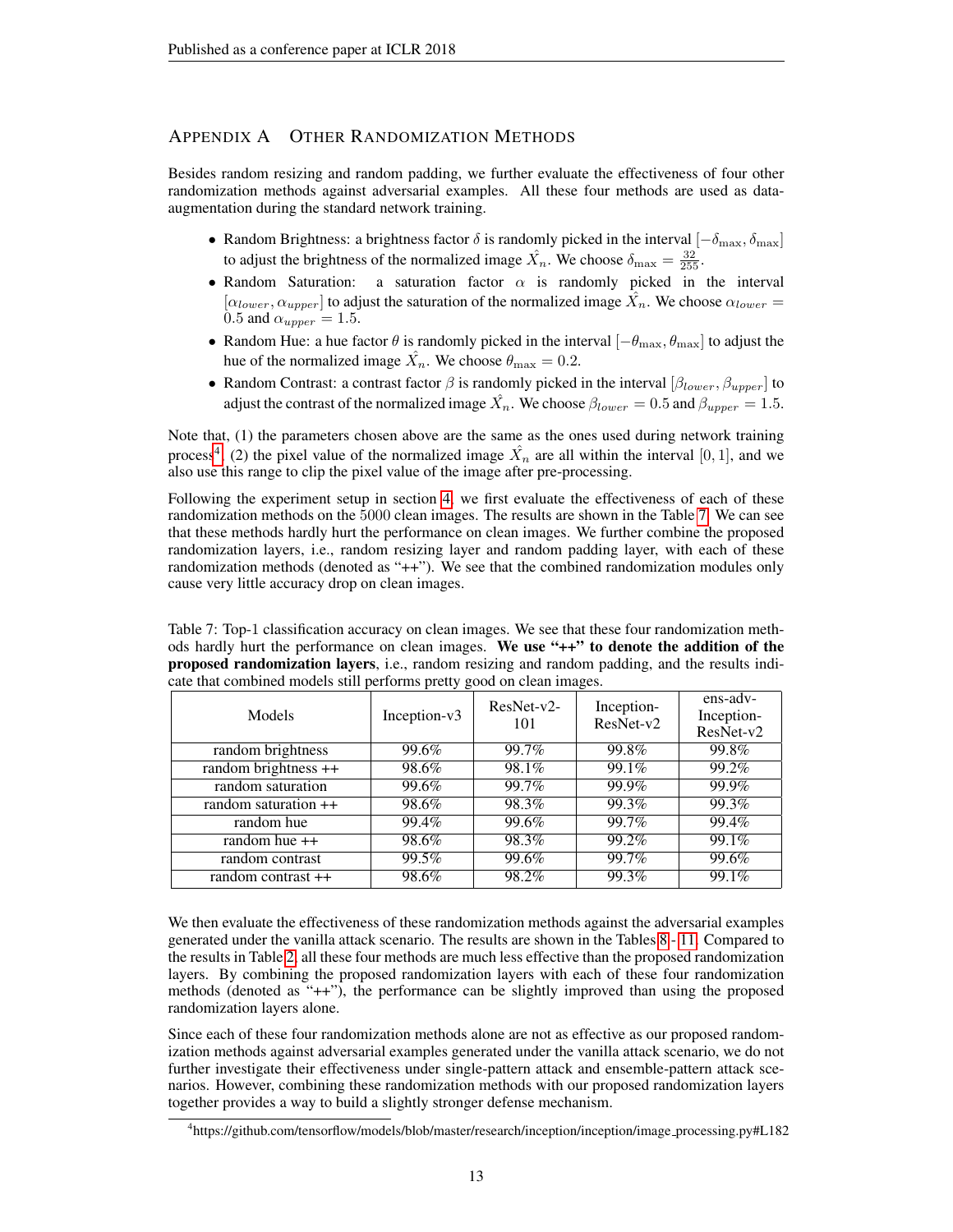<span id="page-13-0"></span>

|                                                                                                            |  |  |  | Table 8: Top-1 classification accuracy by using random brightness under the vanilla attack scenario. |  |  |  |
|------------------------------------------------------------------------------------------------------------|--|--|--|------------------------------------------------------------------------------------------------------|--|--|--|
| Compared to the results in Table 2, random brightness is much less effective than the proposed ran-        |  |  |  |                                                                                                      |  |  |  |
| domization layers. By combing random brightness and the proposed randomization layers (denoted             |  |  |  |                                                                                                      |  |  |  |
| as <b>random brightness</b> $++$ ), it reaches slightly better performance than using the proposed random- |  |  |  |                                                                                                      |  |  |  |
| ization layers alone.                                                                                      |  |  |  |                                                                                                      |  |  |  |
|                                                                                                            |  |  |  | $angle\_adv$                                                                                         |  |  |  |

| Models                      | Inception-v3 |          | $ResNet-v2-101$ |          | Inception-<br>$ResNet-v2$ |          | ens-adv-<br>Inception-<br>$ResNet-v2$ |          |
|-----------------------------|--------------|----------|-----------------|----------|---------------------------|----------|---------------------------------------|----------|
|                             | random       | random   | random          | random   | random                    | random   | random                                | random   |
|                             | bright-      | bright-  | bright-         | bright-  | bright-                   | bright-  | bright-                               | bright-  |
|                             | ness         | $ness++$ | ness            | $ness++$ | ness                      | $ness++$ | ness                                  | $ness++$ |
| FGSM-2                      | 34.9%        | 67.0%    | 28.5%           | 73.5%    | 66.4%                     | 81.3%    | 85.0%                                 | 95.8%    |
| $\overline{\text{FGSM}}$ -5 | 31.9%        | 55.5%    | 21.6%           | 55.7%    | 62.4%                     | 74.7%    | 87.6%                                 | 95.0%    |
| $FGSM-10$                   | 33.2%        | 52.9%    | 20.9%           | 47.2%    | 61.8%                     | 71.5%    | 90.4%                                 | 94.5%    |
| DeepFool                    | 79.4%        | 98.1%    | 82.3%           | 97.5%    | 62.8%                     | 98.3%    | 79.0%                                 | 99.1%    |
| C&W                         | 34.5%        | 96.9%    | 47.7%           | 97.2%    | 51.3%                     | 98.0%    | 42.3%                                 | 98.6%    |

Table 9: Top-1 classification accuracy by using random saturation under the vanilla attack scenario. Compared to the results in Table [2,](#page-6-0) random saturation is much less effective than the proposed randomization layers. By combing random saturation and the proposed randomization layers (denoted as random saturation++), it reaches slightly better performance than using the proposed randomization layers alone.

| Models    | Inception- $v3$ |          | $ResNet-v2-101$ |          | Inception-<br>$ResNet-v2$ |          | ens-adv-<br>Inception-<br>$ResNet-v2$ |          |
|-----------|-----------------|----------|-----------------|----------|---------------------------|----------|---------------------------------------|----------|
|           | random          | random   | random          | random   | random                    | random   | random                                | random   |
|           | satura-         | satura-  | satura-         | satura-  | satura-                   | satura-  | satura-                               | satura-  |
|           | tion            | $tion++$ | tion            | $tion++$ | tion                      | $tion++$ | tion                                  | $tion++$ |
| FGSM-2    | 34.2%           | 66.5%    | 27.9%           | 73.6%    | 66.3%                     | 81.5%    | 85.2%                                 | 95.7%    |
| FGSM-5    | 31.8%           | 55.2%    | $21.1\%$        | 55.7%    | $62.1\%$                  | 74.6%    | 87.0%                                 | 95.0%    |
| $FGSM-10$ | 33.5%           | 52.2%    | $20.7\%$        | $46.5\%$ | 61.7%                     | 71.4%    | $90.1\%$                              | 93.9%    |
| DeepFool  | 82.6%           | 98.1%    | 79.6%           | 97.6%    | 64.7%                     | 98.2%    | 78.5%                                 | 99.0%    |
| C&W       | 39.2%           | 97.2%    | 47.5%           | 96.9%    | 51.7%                     | 97.7%    | 50.9%                                 | $99.1\%$ |

Table 10: Top-1 classification accuracy by using random hue under the vanilla attack scenario. Compared to the results in Table [2,](#page-6-0) random hue is much less effective than the proposed randomization layers. By combing random hue and the proposed randomization layers (denoted as random hue++), it reaches slightly better performance than using the proposed randomization layers alone.

| Models    | Inception-v3 |         | $ResNet-v2-101$ |         | Inception-<br>$ResNet-v2$ |         | ens-adv-<br>Inception-<br>ResNet-v2 |         |
|-----------|--------------|---------|-----------------|---------|---------------------------|---------|-------------------------------------|---------|
|           | random       | random  | random          | random  | random                    | random  | random                              | random  |
|           | hue          | $hue++$ | hue             | $hue++$ | hue                       | $hue++$ | hue                                 | $hue++$ |
| FGSM-2    | 38.1%        | 69.0%   | 32.0%           | 74.9%   | 68.6%                     | 83.0%   | 87.4%                               | 95.8%   |
| FGSM-5    | 33.9%        | 57.2%   | 23.0%           | 57.6%   | 64.0%                     | 76.1%   | 86.7%                               | 93.9%   |
| $FGSM-10$ | 36.4%        | 54.2%   | 22.1%           | 48.4%   | 63.0%                     | 72.5%   | 88.0%                               | 91.3%   |
| DeepFool  | 95.0%        | 97.9%   | 91.2%           | 97.6%   | 86.5%                     | 98.4%   | 96.8%                               | 99.1%   |
| C&W       | 72.1%        | 97.3%   | 74.0%           | 97.0%   | 77.4%                     | 98.2%   | 81.1%                               | 98.8%   |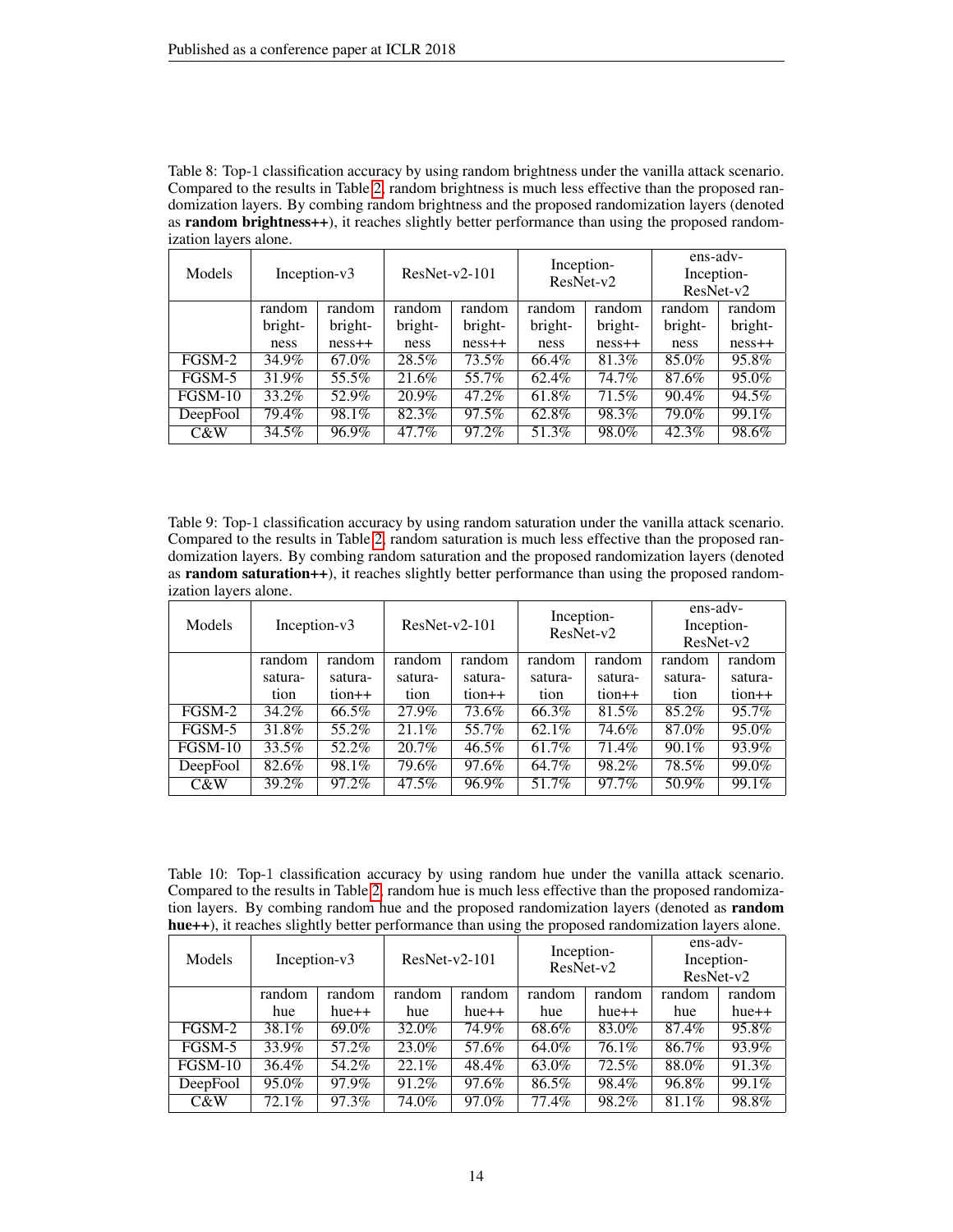<span id="page-14-0"></span>

| Table 11: Top-1 classification accuracy by using random contrast under the vanilla attack scenario.      |
|----------------------------------------------------------------------------------------------------------|
| Compared to the results in Table 2, random contrast is much less effective than the proposed ran-        |
| domization layers. By combing random contrast and the proposed randomization layers (denoted as          |
| <b>random contrast++</b> ), it reaches slightly better performance than using the proposed randomization |
| layers alone.                                                                                            |

| Models    | Inception-v3 |                  | $ResNet-v2-101$ |                  | Inception-<br>$ResNet-v2$ |                  | ens-adv-<br>Inception-<br>$ResNet-v2$ |                  |
|-----------|--------------|------------------|-----------------|------------------|---------------------------|------------------|---------------------------------------|------------------|
|           | random       | random           | random          | random           | random                    | random           | random                                | random           |
|           | $con-$       | $con-$           | $con-$          | $con-$           | $con-$                    | $con-$           | $con-$                                | $con-$           |
|           | trast        | $\text{trast}++$ | trast           | $\text{trast}++$ | trast                     | $\text{trast}++$ | trast                                 | $\text{trast++}$ |
| FGSM-2    | 37.0%        | 68.0%            | 29.4%           | 74.1%            | 67.2%                     | 82.5%            | 85.9%                                 | 96.0%            |
| FGSM-5    | 32.7%        | 56.3%            | 22.7%           | 57.0%            | 63.1%                     | 74.9%            | 88.1%                                 | 94.9%            |
| $FGSM-10$ | 34.4%        | 53.5%            | 21.2%           | 47.0%            | 62.1%                     | 72.0%            | 90.6%                                 | 94.3%            |
| DeepFool  | 90.4%        | 98.1%            | 87.5%           | 97.5%            | 73.8%                     | 98.1%            | 90.8%                                 | 99.0%            |
| C&W       | 56.8%        | 97.0%            | 57.1%           | 96.7%            | 63.7%                     | 97.9%            | 67.6%                                 | 98.8%            |

# APPENDIX B RANDOMIZATION LAYERS WITH SMALLER SIZE

Instead of resizing the input image to a larger size, we here resize the input image to a smaller size, i.e., the resizing parameter is randomly sampled from the range [267, 299). The random padding layer then pads the resized image to the shape of  $299 \times 299 \times 3$  in a random manner. Note that, the random resizing layer and the random padding layer here have the same freedom as the ones used in the paper, i.e., they create the same number, 12528, of different patterns for a single image. We evaluate the effectiveness of this parameter setting on both the 5000 clean images and the adversarial examples generated under the vanilla attack scenario. The results are shown in the Table [12.](#page-14-1) We see that randomization layers still work well with smaller size images, but is slightly worse than using larger size images as in the paper. This is because resizing to a smaller size loses certain information of the original image.

<span id="page-14-1"></span>Table 12: Top-1 classification accuracy on the clean images and the adversarial examples generated under the vanilla attack scenario. Compared to the results in Tables [1](#page-5-1) and [2,](#page-6-0) randomization parameters applied here (i.e., resize between [267, 299), and pad to  $299 \times 299 \times 3$ ) is slightly worse than the randomization parameters applied in the paper (i.e., resize between [299, 331), and pad to  $331 \times 331 \times 3$ ).

| Models       | Inception-v3 | $ResNet-v2-$<br>101 | Inception-<br>$ResNet-v2$ | ens-adv-<br>Inception-<br>ResNet-v2 |
|--------------|--------------|---------------------|---------------------------|-------------------------------------|
| clean images | 98.2%        | 97.5%               | 99.1%                     | 98.7%                               |
| FGSM-2       | 63.1%        | 65.0%               | 79.9%                     | 95.0%                               |
| FGSM-5       | 53.4%        | 48.3%               | 73.3%                     | 94.0%                               |
| $FGSM-10$    | 50.8%        | $40.5\%$            | 70.6%                     | 93.4%                               |
| DeepFool     | 97.2%        | 96.5%               | 96.0%                     | 98.6%                               |
| C&W          | 95.2%        | 95.2%               | 97.2%                     | 97.8%                               |

# APPENDIX C RANDOMIZATION LAYERS WITH MULTIPLE ITERATIONS

In this section, we show the relationship between the top-1 accuracy of the defense model and the iteration number performed on each image. Specifically, we choose *ens-adv-Inception-ResNet-v2* + randomization layers as the defense model for the experiment. The same trend can be observed for other defense models.

For the defense model, the iteration number is chosen to be  $\{1, 5, 10, 20, 30\}$ , and it is evaluated on the 5000 clean test images and the adversarial examples generated under all three attack scenarios. The results are shown in the Figures [3](#page-15-0) - [5.](#page-15-1) We can observe that (1) increasing the number of